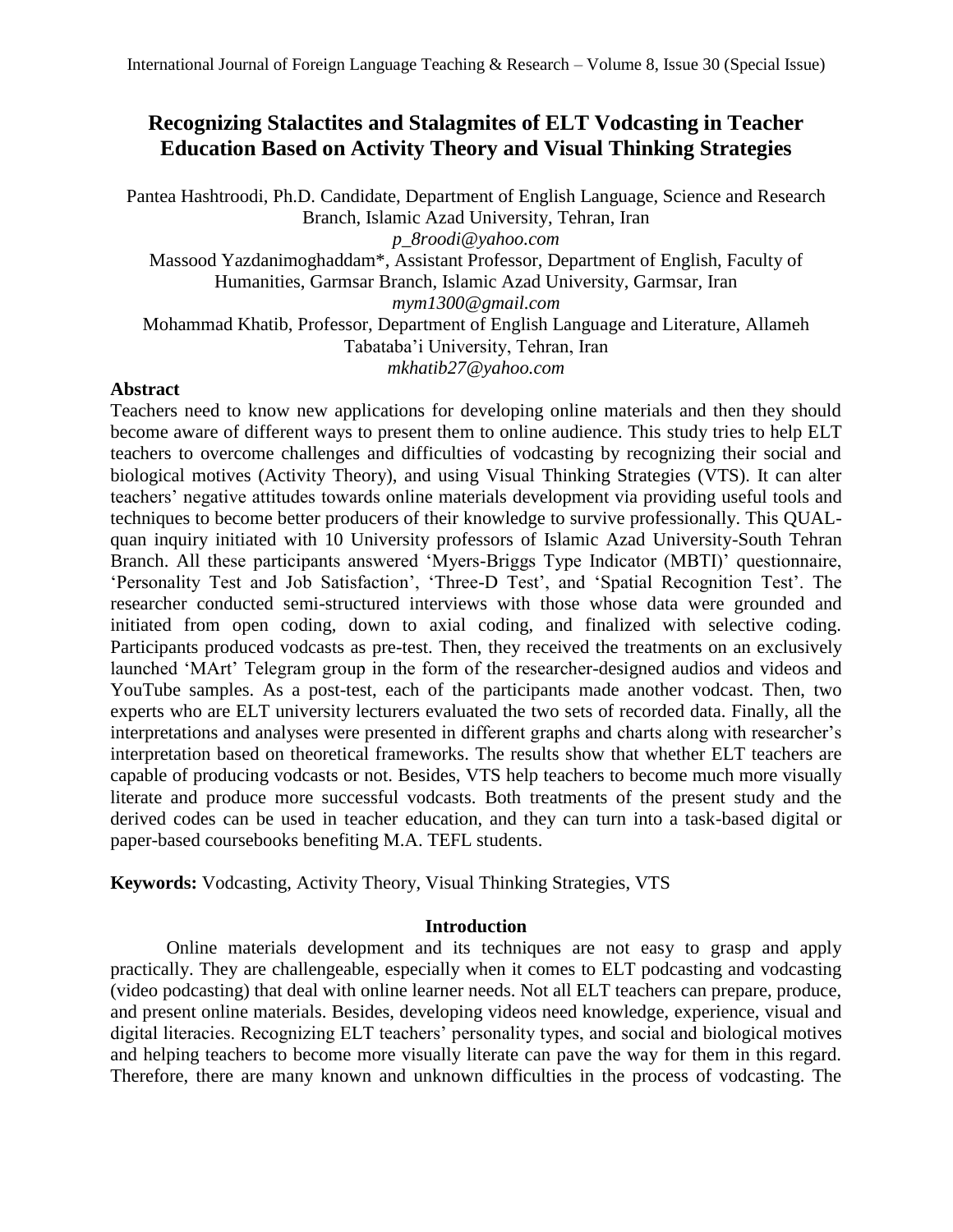researchers believe that all probable difficulties are rooted in teacher's personality type and the degree of visual literacy.

Hence, the reason behind choosing geological terminologies for ELT teacher education difficulties is that language teachers accumulate knowledge, intuition, experience and their effort to cope with new technologies to develop pod/vodcasts, so they are expected to present them with top-down or bottom-up processing techniques. The nature of stalactites and stalagmites with the emphasis on accumulation, mutability and the concept of time reminds us of these two types of processing techniques. The focus of this article is on the vicissitudes of ELT vodcasting based on Activity Theory and VTS. To make it more clear, stalagmite is a sort of rock formation that is produced from the amassed materials left behind on the floor from ceiling drippings, and likewise stalactite is a formation variety, which dangles from cave ceilings, hot springs or synthetic structures like bridges and mines. The important factors for their formation are 'time' and 'accumulation' of calcium carbonate.

The present literature shows that language teachers can take up different roles, such as animators, counselors, researchers, artists, materials developers, etc. With the advent of the Internet and technologies, e-learning and online synchronous or asynchronous materials have appeared in the field of ELT, and teachers as materials developers need to learn online materials development too. Since online materials development is a multidisciplinary concept consisting of ELT, e-learning, blended learning, art, marketing, etc., teachers have been facing a challenge in their professional lives that are symbolically referred to as stalactites and stalagmites by the researchers of this study. Educating teachers to develop ELT vodcasts are time and cost-effective, so there should be a way to recognize talented and educated teachers and invest on them.

Not all the ELT teachers can produce online materials either synchronous or asynchronous. The purpose of this study is to recognize those talented and educated teachers by means of four types of tests. The information that is derived from such tests can be inserted in an adapted version of the Activity Theories' triangle. The adapted triangle is unique for teachers, and it determines whether they are capable of producing pod/vodcasts largely or not. Besides, teachers should become visually literate to use interactive tasks in their casts, to be specific vodcasts. This study tries to undertake the role of teachers as online asynchronous materials developers who consider VTS, and Activity theory to produce ELT vodcasts in order to survive in their professional lives. Four types of tests to determine teachers' biological and social motives (Activity Theory) and using VTS can pave the way to produce and present better vodcasts.

The present study tries to tackle the problem of materials transformation of Iranian teachers as online asynchronous materials developers in vodcasting. Besides, it bridges recent studies to future ones and it has a prospective look. We live in the knowledge-based world, and it deals with recent and future concerns of language teachers.

Hence, as materials developers, teachers need to know modern ways of developing materials as well as traditional ones in order to compete with their colleagues and survive professionally. To do so, teachers should know about their biological and social motives; they need to use different strategies to be more visually/digitally literate; and they need to be more creative, and knowledgeable to survive in the field of vodcasting.

The findings of this study contribute to the benefit of teacher education considering online materials development (in the form of vodcasts) play important roles in teachers' professional lives. Therefore, teachers as online materials developers need to be more visually literate to overcome their fear of preparing, producing and presenting their knowledge in the form of vodcasts. Besides, if they recognize their motives and personality types, they can probably decide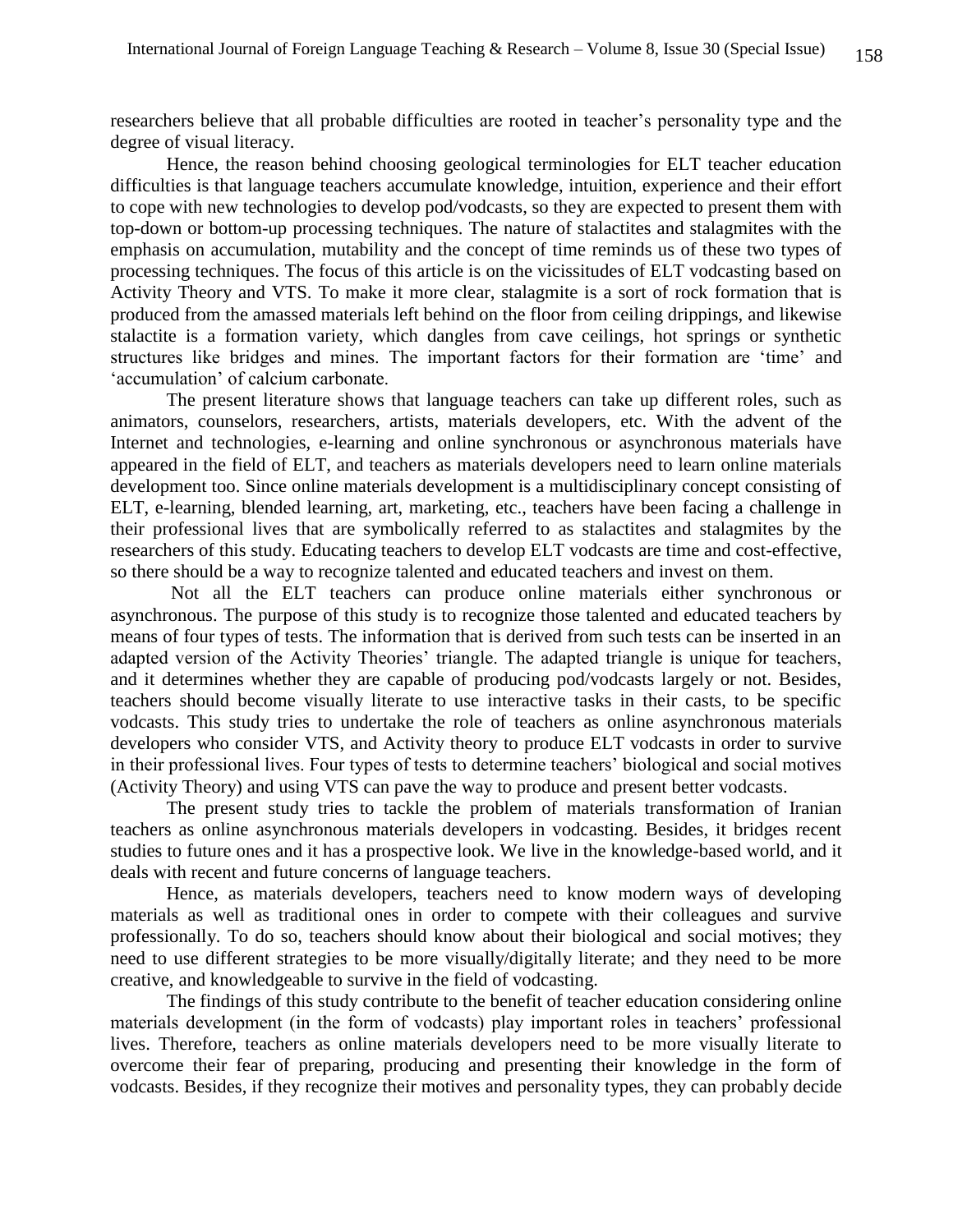to enter into the challenging field of online materials development (to be specific, vodcasting) or they should stick to their offline teaching (traditional classrooms).

#### **Literature Review**

Since learning is a highly complex aspect of human activity, many theories have been developed to try to generalize how it arises as McGregor (2007) claims. Technological digital devices bring about a new generation of users, called web users. Watson (1999) believes that if we can help our students live and catch up with the networks available to them, and give them as Gilster (1997) claims, some opportunities to learn and explore this interactive medium's potential, then "we can hope one day that a final media/communication merge will erase the distinction between what it means to entertain and what it means to inform" (Watson, 1999, p. 2).

Usun and Komur (2012) confidently say, "in spite of the relatively late entry of distance education in the learning scene, the teaching of languages at a distance is not new" (p. 1349). They further claim that ELT has its own brand names and is widely used as a teacher-centered term. Basal (2013) points out that in online settings, language teaching has more opportunities in terms of materials developments, and "these materials can be more effective with the use of advances in computer technology, raising the degree of interaction between content and the students" (p. 8).

According to Stambler (2013), in order to promote higher order thinking skills in learners, teachers can try to incorporate digital-age literacies and technology into lessons and activities. This will facilitate students' construction of knowledge and meaning. For negotiation of meaning students can imply technology, using media to build their own meaning. They can read different sources of information, and try to individualize the meaning. As Nunan (1998) believes "learners should have a *say* in what they should be learning and *how* they shouldn't learn it" (p. 20). One way to distribute valuable materials via the Internet is podcasts (audios) and vodcasts (videos). Teachers as materials developers can produce their own educational audios or videos, and share them with their online learners; in this case, they are podcasting and/or vodcasting. Podcasting is "the delivery of multimedia files via the Internet to a PC or mobile device" (Talbot, 2007, p. 78).

Manning and Johnson (2011) compare single audio files and podcasts. They believe that based on instructional goals teachers may use audio only once or may choose to present audio content on a more consistent basis. The former is when students simply download a file to their computers using a link the teacher has provided. The latter is when the teacher would want to create a system in which they could post their audio files on the Web, and create what is known as a Really Simple Syndication (RSS) feed. Therefore, students could subscribe to their RSS feed and they would be notified of new files as soon as the teacher creates them. This is called podcasting.

As Gkatzidou and Pearson (2007) point out "podcasting is a fairly new method of Webbased broadcasting that may be used for automatically transferring digital audio or video (vodcasting) to portable media players. Vodcasting uses the enclosures of Real Simple Syndication (RSS) feeds for distribution of video content that can be downloaded to mobile devices" (p. 327). In order to deal with pod/vodcasting, teachers can use different strategies. Among them, Visual Thinking Strategies (VTS) are prominent. Vue (2008, as cited in Kuzminsky, 2008), defines it as "a visual arts program for students or teachers that uses art to teach thinking, communication skills and visual literacy", besides, "growth is stimulated by three things: looking at art of increasing complexity, responding to developmentally-based questions, and participating in group discussions that carefully facilitated by teachers" (p. 3). Teachers can develop problem-solving tasks with the help of VTS.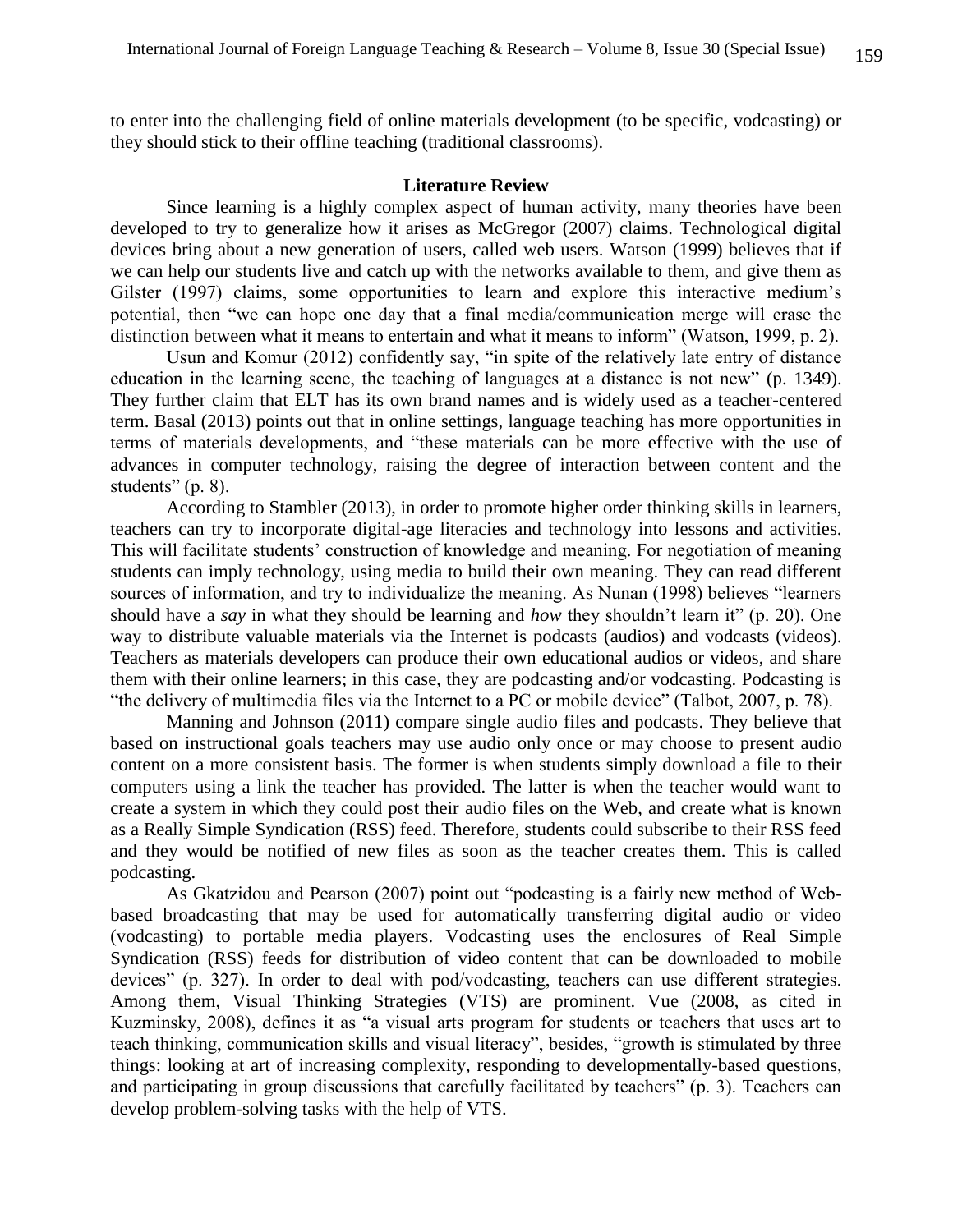In order to deliver course content, for years educators have used video in different genres from documentaries to movies. Video is used to encourage education because it can integrate visual effects, dialogues, demonstrations and most recently viewer interaction. There are different tools, applications and programs for computers and cellphones that enable us to view, create and edit movies. Some hosting services like YouTube are very popular in providing variety of visual podcasts. Nowadays creating video is easier than before, since users have more access to personal cameras, webcams, and cellphones. The difficult part after creating video is the editing part, for example to remove all the extra footage, background noises, slips of tongues, and adding desired music. Besides, it needs a lot of time and practice, because we are not perfect to record a video without any 'ums' and 'ahs'. Sometimes we need more than one shoot to reach to the desired quality. However, note that it can be as simple or as complex as a user wishes it to be. (Manning & Johnson, 2011)

One way to use video in education is for the teachers to learn video capturing. Manning and Johnson (2011) define it as "recording moving objects" (p. 119) and it can be in the form of the live audience or it can mean capturing video that shows what is happening on your screen. The last one is called screencasting, and for instance, the teacher can show how to complete specific tasks within a particular application. The researcher believes that video capturing can help teachers as online materials developers in different ways, such as creating screencasts, and podcasts along with their narration of slides. All these can facilitate teaching, and can motivate learners.

Manning and Johnson (2011) point out that "videos can also be created like podcasts: visitors to your site can subscribe to a feed that notifies them when new videos have been added. These are called vodcasts, short for video podcasts" (pp. 120-121). The researcher believes that vodcasts or video podcasts are new ways of delivering online materials to learners, and they should be used in e-learning environments. Therefore, teachers as online materials developers need to become familiar with different steps of creating, producing and presenting them to the learners.

Ellis (2008) points out that activity theory is "a development of Vygotsky's views about learning" (P. 592). Furthermore, he describes that the emphasis of this theory is on "the social nature of learning, how individuals' motives affect the nature of the activity they engage in, and the mediating role of artefacts in learning" (p. 952). Activity theory is defined by Endestrom (1987, as cited in Theodoraki & Plakitsi, 2013) as "a psychological and multidisciplinary theory with a naturalistic emphasis that offers a frame work for describing activity and provides a set of perspectives on practice that interlink individual and social level" (p. 160). Nunez (2009) asserts that "its units of analysis is the activity system" (p. 8). Engestrom, (2001, as cited in Nunez, 2009) claims that activity theories' perspective varies across disciplines, such as work management, institutional education. Kuutti (1996, as cited in Nunez, 2009) argues that this perspective can vary even in human computer interaction. Nunez (2009) concludes, "the activity system is the common lens that guides the analysis across multidisciplinary fields" (p. 8). So, it is a theoretical framework which uses activity as the basic unit for analyzing human practices as developmental processes with individual and social levels simultaneously interlinked. Participants and object do not have a direct relationship; instead they are mediated by many factors such as tools, community, rules, and division of labour. (Theodoraki & Plakitis, 2013)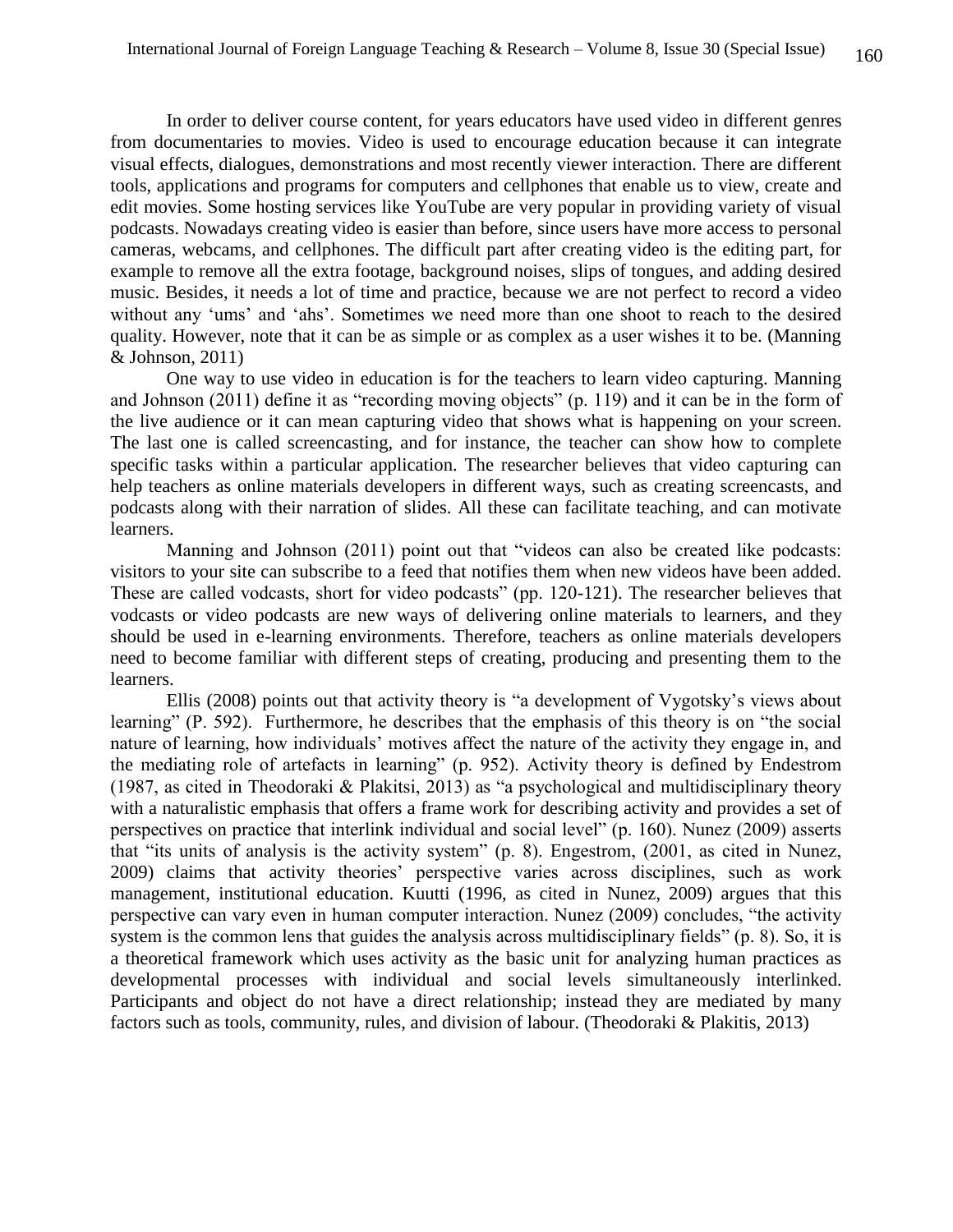

**Figure 1***. Activity Theory triangle extracted from Nunez (2009, p. 8).*

According to McGregor (2007), socio-cultural perspective on learning "focuses on the social, cultural and historical influences that shape and nurture learners' understandings, knowledge, expertise *and* skills in varied situations" (p.59). She further has explained that in this perspective the emphasis is on how thinking and learning should arise through engagement in cultural practices.

In Activity Theory which was a development of Vygotskian theory, Leontiev (1981, as cited in Ellis, 2008) has proposed that people possess 'motives'. These motives determine how people respond to a particular task, and they are either biologically determined or sociallyconstructed. So, "people with different motives will perform the same learning task in different ways" (p.535). In order to understand a learner's motive, we have to delineate the 'activity system'. This system consists of some elements among them three are of importance for this study which are "the subject(s), the object of the activity, and meditational means (i.e. the symbolic or material artefacts). Hence, in Activity Theory, the mediating role of artefacts in learning is emphasized. Nunez (2009) has argued that:

…at the heart of A[ctivity] T[heory] is the concept that encapsulates the collective, objectoriented, and culturally mediated social relations of human activity, termed activity system by Engestrom. The concepts that underpin the activity system are traced back from Hegelian philosophy to Marxian Historical Materialism (Engestrom, 1999). (p. 8)

He has pinpointed that many writes work on Activity theory, yet three of them contributed more to its development, and the building blocks of this theory are founded by them. These scholars were Vygotsky, Leont'ev, and Engestrom.

If we assume that music, songs, authentic videos are materials artifacts, then we can rely to the elaboration of Gass and Selinker (2008) about mediation and sociocultural theory. They have claimed that:

Sociocultural theory rests on the assumption that human activity (including cognitive activity) is mediated by what are known as symbolic artifacts (higher-level cultural tools) such as language and literacy and by materials artifacts. These artifacts mediate the relationship between humans and the social and material world around us. (p. 283)

Furthermore, they have claimed that one form of mediation is regulation. Children learn to regulate their activities linguistically as they learn the language. They point out three stages of development to reach self-regulation: 1) object regulation, 2) other regulation, and 3) selfregulation. In SLA, in order to regulate a task one can use private speech. For instance,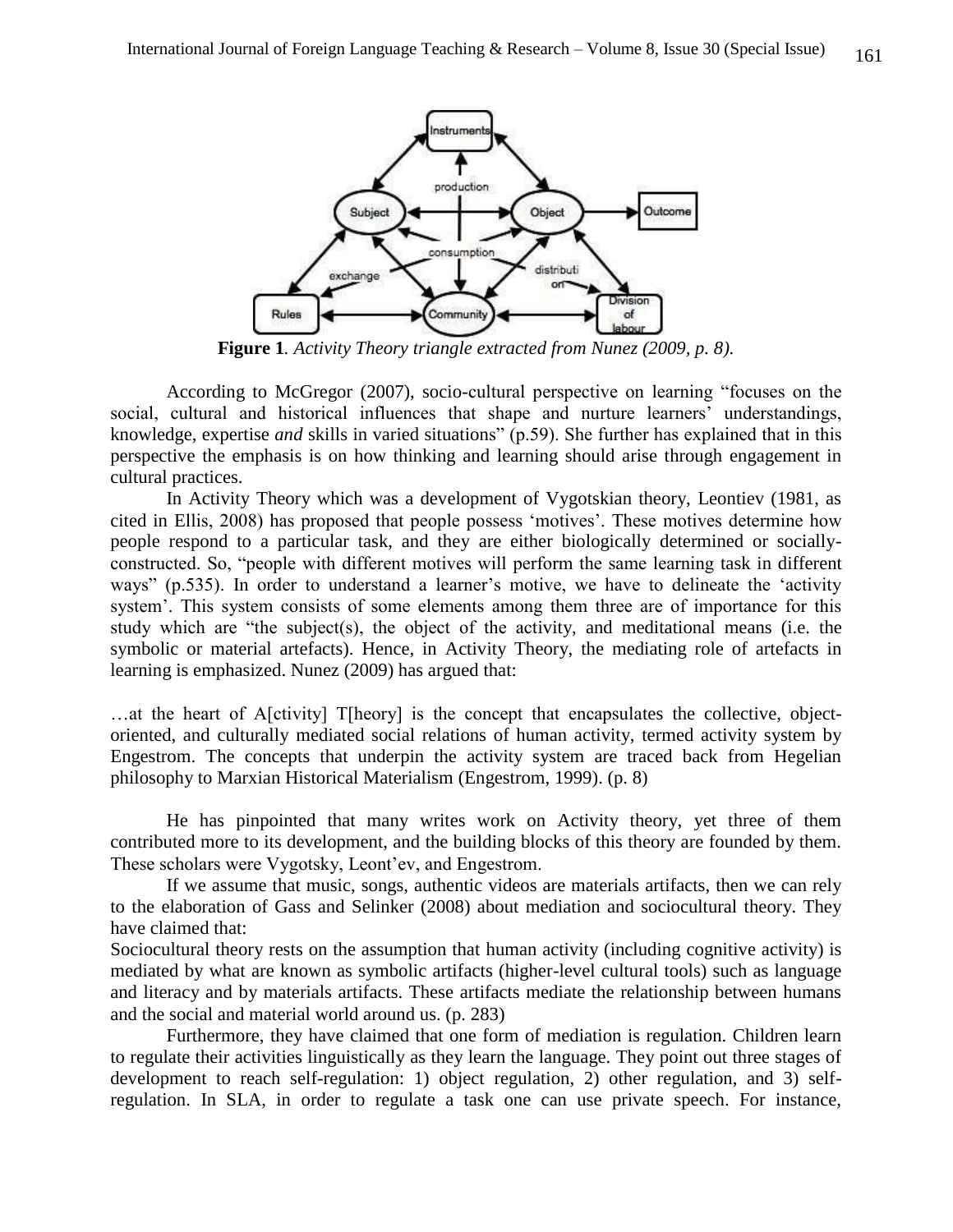McCafferty (1994, as cited in Gass & Selinker, 2008) has a study in which learners used regulatory language such as, 'I see a man…or What do I see?' while describing a picture sequence. What is interesting is that this phenomenon is absent in native speaker descriptions of the same language. Therefore, private speech is a way to regulate complex tasks. Researchers come to understand the processes used by learners by means of self-regulation. Gass and Selinker concluded that "human cognition results from the full context (historical, social, material, cultural) in which experiences take place" (p.285). Authentic videos and music provide this full context as mentioned before.

There are some theoretical studies underlying the present study. In case of technology and knowledge, Oliver, Roberts, Beetham, Ingraham, Dyke, and Levy (2007) claim that, "the impact of postmodernism has been to change the definition of being 'professional' from having knowledge to having competence" (p.23). Oliver, *et al* (2007) believe that this change leads to two things: a) "the standardisation of curricula and syllabi for the purpose of accrediting vocational practices" (p.23), and b) "the rise of a 'constructivism' that lays claim to the cultural reproductive function and challenges the researcher's epistemologies" (p.23). Another crucial point they put is the fact that when knowledge is represented in a digital form, it "can be almost limitlessly disseminated and analyzed, re-inscribed, re-applied and re-appropriated" (p.23). Therefore, based on Oliver, *et al*'s (2007) claim pod/vodcast development by VTS can be supported by postmodernism and constructivism.

Besides, as Kern (2006, cited in Larsen-Freeman & Anderson, 2011) puts language pedagogy and language use have been both changed due to this rapid evolution of communication technology and lead in new forms of discourse, authorship, and importantly "new ways to create and participate in communities" (p. 200). In order to incorporate podcasts and/or vodcasts into class activities teachers should first become familiar with new technology. They can do so with the help of personal tutorials or online guides. Another issue is to find suitable materials, developing lessons to go along with them, and responding to learners in ways that will help and support their language acquisition. (McBride, 2009)

Allen (2006) mentions that in January 2006, iTunes U (University) was introduced to the world by Apple. It was a pilot program started with six universities, such as Duke, Drexel University's School of Education, Stanford University, and the University of Michigan's College of Dentistry. This program provided students, faculty and staff with access to podcasts of lectures and digital media such as animations and clips that could be used in the classroom. McKinney, Dyke and Luber (2009) point out that downloadable educational podcasts are accessible through iTunes University. They continue that electronic classrooms and their concept evolve and modify in many directions.

On the website of the University of Oxford, there is a link in Apple Podcasts (http://www.ox.ac.uk/itunes-u?wssl=1#), and it is asserted that in September 2008, Oxford's Apple Podcasts which was formerly called iTunes U, launched. It presents audio and video podcasts from across the University, and it has been currently (in 2018) reached a worldwide audiemce of 185 countries.

# **Research Questions**

- The present study addressed the following two questions:
- Q1. What are the effects of Visual Thinking Strategies (VTS) on vodcasting?
- Q2. Does Activity Theory help teachers develop online materials?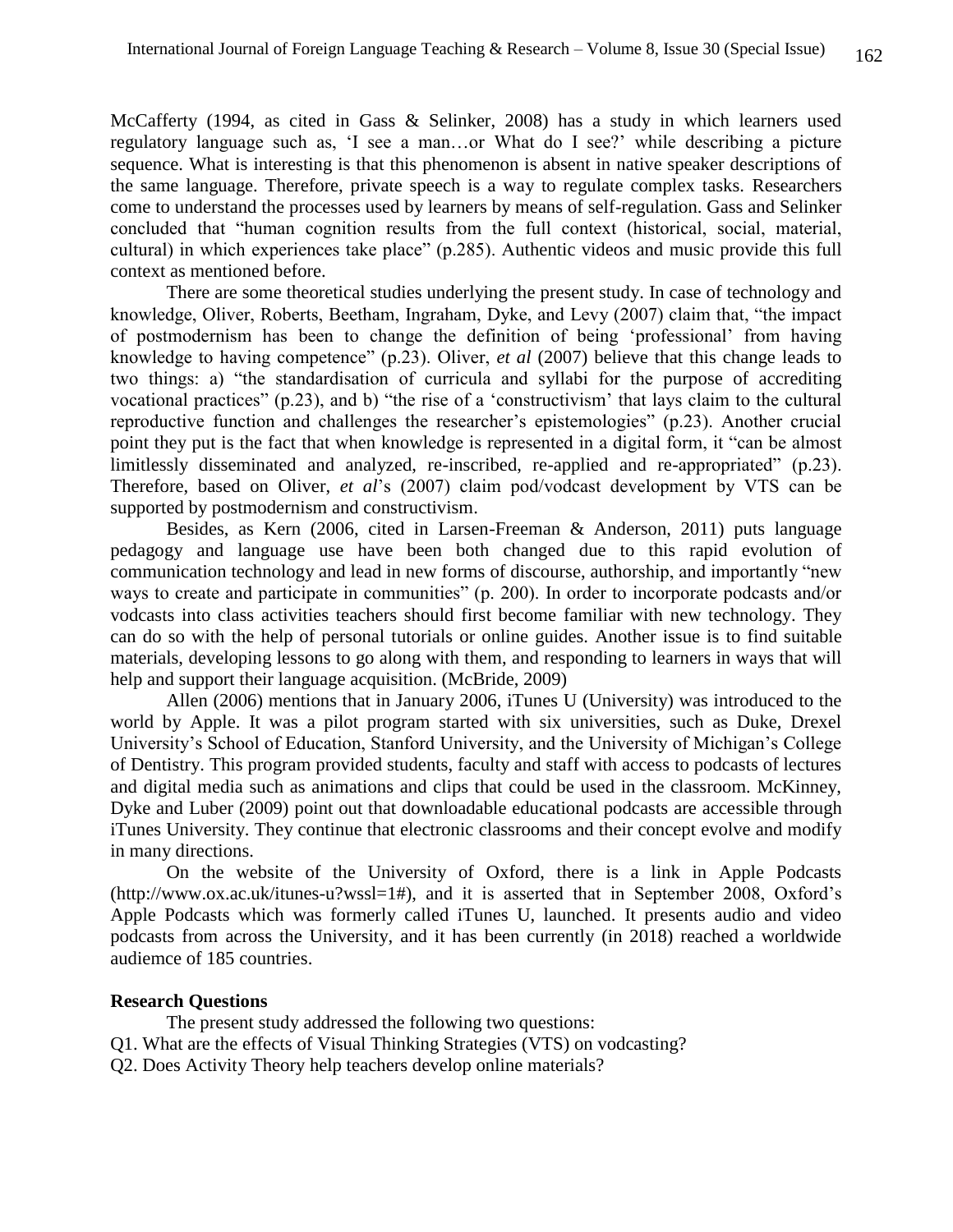#### **Method**

This study was a mixed methods study, to be specific QUAL+quan in which according to Dornyei (2007), "capital letters denote priority or increased weight", "lowercase letters denote lower priority or weight", and "a plus sign  $(+)$  represents a concurrent collection of data" (p. 169). Therefore, it involves the collection of both quantitative and qualitative, with qualitative phase dominating. In addition, based on Grotjahn (1987, cited in Brown, 2004) this research was both experimental-qualitative-interpretive and exploratory-quantitative-statistical. Besides, the approach of the present study was inductive and analytical, so it can be classified under the grounded theory. It was conducted with the following participants, instrumentation and procedure.

#### **Participants**

The research was done with 10 university lecturers of Islamic Azad University-South-Tehran branch who are ELT experts teaching TEFL courses to B.A., M.A., and PhD students. To be more specific, 7 males and 3 females cooperated in this study. The following two figures show their frequency in terms of age and academic experience.



**Figure 2***. Frequency of respondents by age (male in blue)*



**Figure 3***. Frequency of respondents by academic experience (male in blue)*

# **Instrumentation**

In order to make this research feasible and cost-effective, the most available and economic instruments were used. For producing vodcasts, iPhone 7 plus was used. Furthermore, the major issue was finding a proper location to record vodcasts. The researcher chose two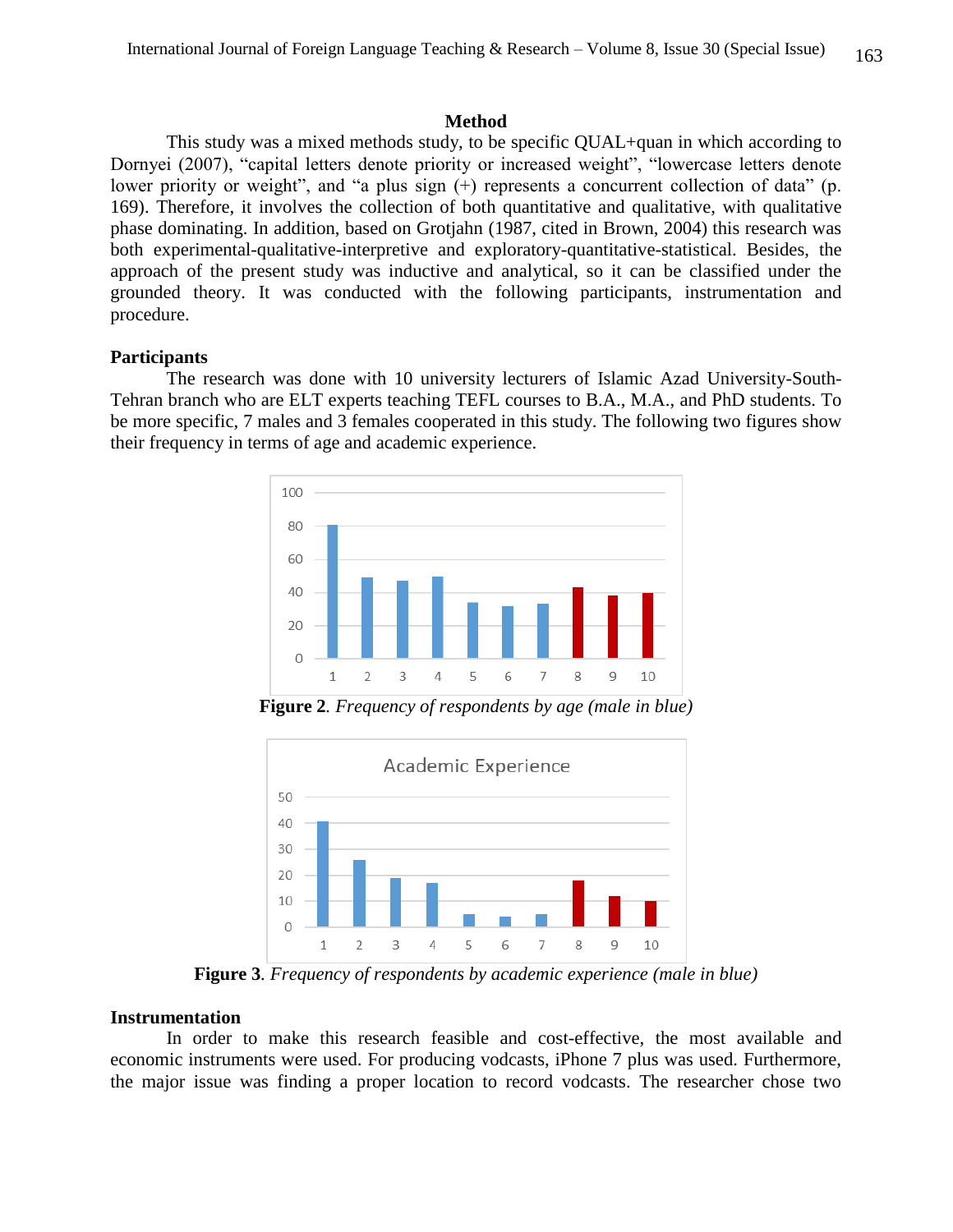classes at IAU South-Tehran Branch, and to have authentic classroom environment, she did not filter noises outside the location.

The researcher developed a semi-structured interview. All the participants answered the questions dealing with concepts of a) VTS, and b) vodcasting.

Besides, Three-D test, Personality test and job satisfaction, MBTI, and Spatial recognition test were given to participants to measure and reveal their intelligence, being solitary/gregarious as well as being assertive/passive, type of personality, and flexibility in thinking, respectively.

Moreover, a Likert scale questionnaire was developed to be given to two raters to evaluate participants' vodcasts.

Next, the results of Three-D test, Personality test and job satisfaction, and Spatial recognition test which were selected from Barrett (2009) are illustrated. Note that, Spatial recognition test had the lowest reliability of .319, yet as the nature of the qualitative study, the researcher didn't omit the data and reported the results. To check the validity of these four types of tests, the researchers asked a panel of ELT experts to check them.



**Figure 4***. 3-D Test (male in blue)*



**Figure 5***. Personality & Job Satisfaction (male in blue)*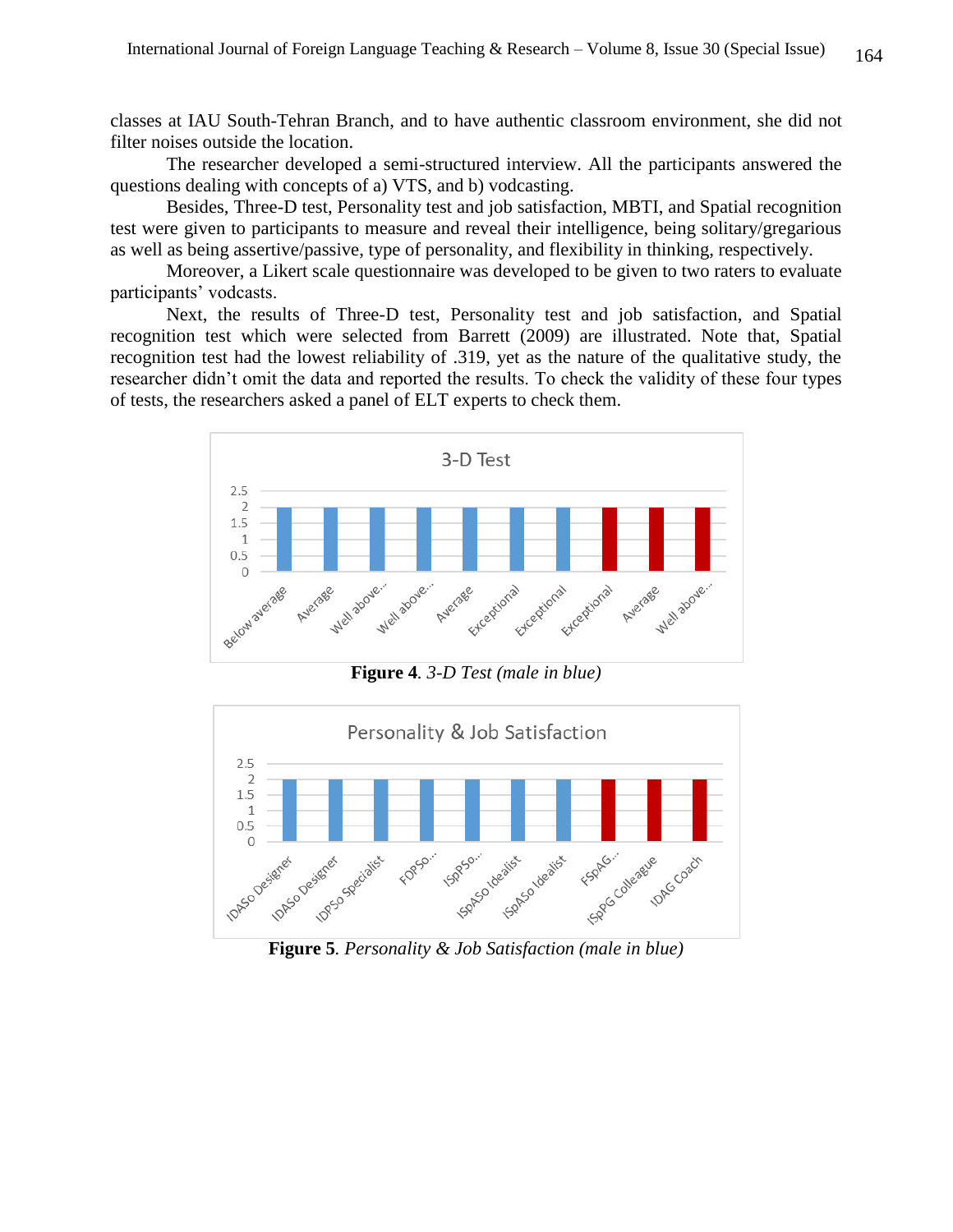

**Figure 6***. MBTI (male in blue)*



**Figure 7***. Spatial Recognition Test (male in blue)*

# **Spatial Recognition Test**

The Cronbach's alpha reliability for the spatial recognition test was .319. Therefore, the reliability index for the test with 70 items was .32.

This test had the lowest reliability of .319. Item 55 was the only item attempted correctly by all respondents; i.e. (Mean = 1,  $SD = 0$ ). Seventeen items (bolded) had item-total correlations equal to or higher than .30 which is considered as a moderate effect size. The results also showed that 28 items (underlined) had negative item-total correlations. Items 18 and 61 had the highest effects on the increase/decrease of the reliability index of .319. If item 18 is deleted, reliability reduces to .202, and if item 61 is omitted, it will increase to .399.

Finally, Table 1 displays the mean (39.40), SD (4.83) and variance (23.37) for the total scores on the spatial recognition test.

|       |        |                                    | <b>Table 1.</b> Descriptive Statistics; Spatial Recognition Test |  |
|-------|--------|------------------------------------|------------------------------------------------------------------|--|
| Mean  |        | Variance Std. Deviation N of Items |                                                                  |  |
| 39.40 | 23.378 | 4.835                              |                                                                  |  |

**Table 1.** *Descriptive Statistics; Spatial Recognition Test*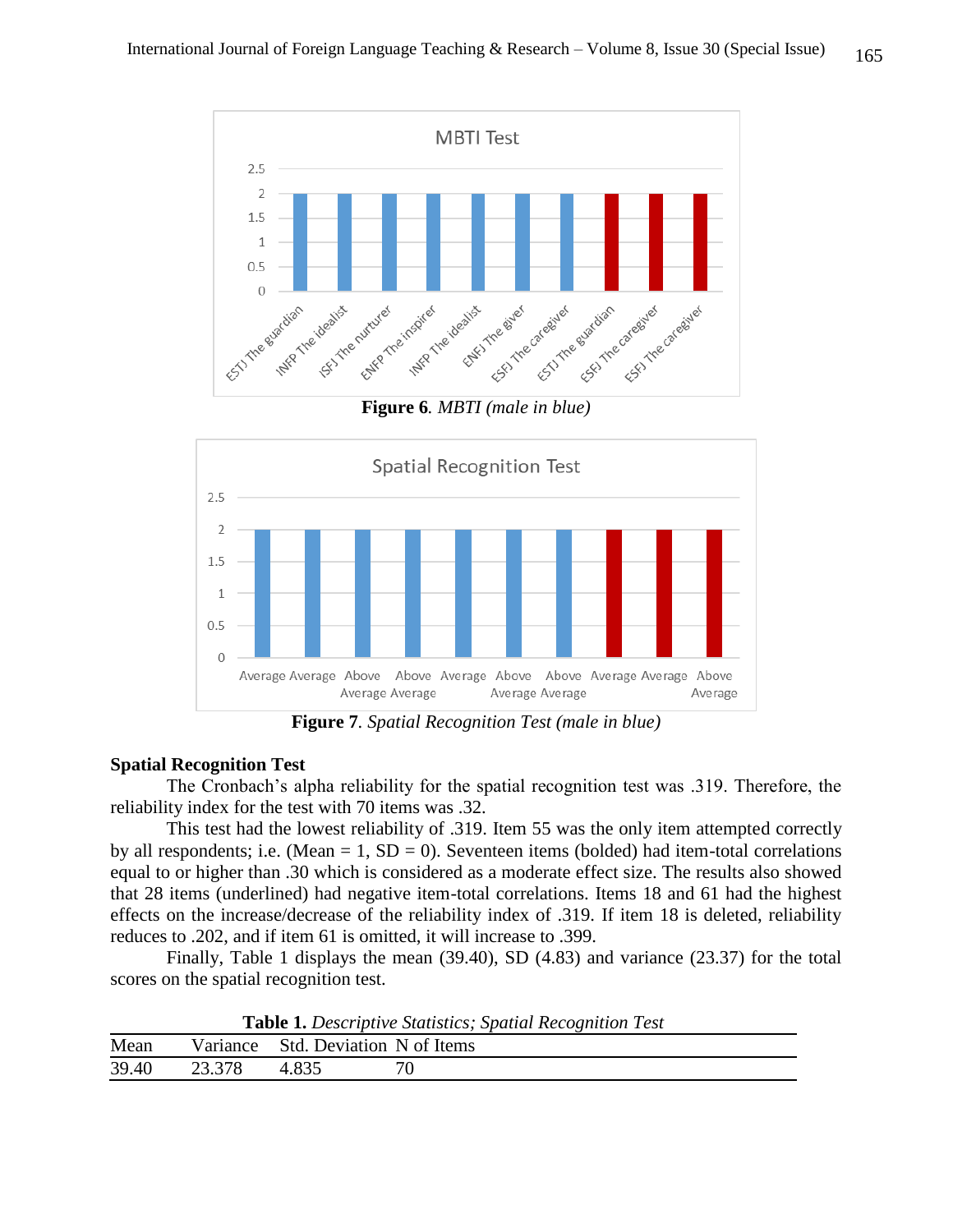#### **Three Dimensional Test**

The Cronbach's alpha reliability for the three dimensional test was .916. So, the reliability index for the test with 30 items was .92.

Table 2 displays the mean (16.60), SD (7.58) and variance (57.60) for the total scores on the three dimensional test.

**Table 2.** *Descriptive Statistics; Three Dimensional Test*

| Mean  |        | Variance Std. Deviation N of Items |    |
|-------|--------|------------------------------------|----|
| 16.60 | 57.600 | 7.589                              | 30 |

# **MBTI Personality Type Test**

Cronbach's alpha reliability for the MBTI personality type test was .981. So, the reliability index for the test with 70 items was .98.

Table 3 displays the mean (97.90), SD (28.51) and variance (813.21) for the total scores on the MBTI personality type test.

**Table 3.** *Descriptive Statistics; MBTI Personality Type Test*

| Mean Variance Std. Deviation N of Items |  |  |  |  |  |
|-----------------------------------------|--|--|--|--|--|
| 97.90813.211 28.517                     |  |  |  |  |  |

# **Personality Test and Job Satisfaction**

The Cronbach's alpha reliability for the personality test and job satisfaction was .783. The reliability index for the test with 40 items was .78.

Table 4 displays the mean (255.50), SD (34.85) and variance (1214.94) for the total scores on the personality test and job satisfaction.

**Table 4.** *Descriptive Statistics; Personality Test and Job Satisfaction*

| Mean Variance Std. Deviation N of Items |    |  |
|-----------------------------------------|----|--|
| 255.501214.94434.856                    | 40 |  |

### **Procedure**

The participants were interviewed with the semi-structured questions at the beginning of the study by the researcher. Their voices were recorded with their permission. They were asked to create a vodcast which was recorded by the researcher. Next, they were added to the Telegram group called MArt (a Telegram group created by the researcher; Marketing+Art=MArt). Later in the group on Telegram, they were given treatments, and later they created a new set of vodcasts, which were recorded. This research enjoyed 11 YouTube vodcasts (topics of vodcasts are: a lecture by Philip Yenewine about Visual Thinking Strategies; Philip Yenewine: VTS; VTS; Introduction to podcasting; What is podcast?; Choosing a microphone; Editing podcasts with audacity; Publishing your podcasts; Choosing what to record; Best practices for success; Materials development in English teaching).

Besides, two podcasts developed by the researchers (on visual techniques of vodcasting, and technical features of vodcasting) were presented on Telegram in MArt as treatments.

Next, the researcher asked two directors who were experts in movie editing and montage to answer a Yes/No questionnaire about yardsticks that are important in vodcast evaluation to reach a Likert scale questionnaire.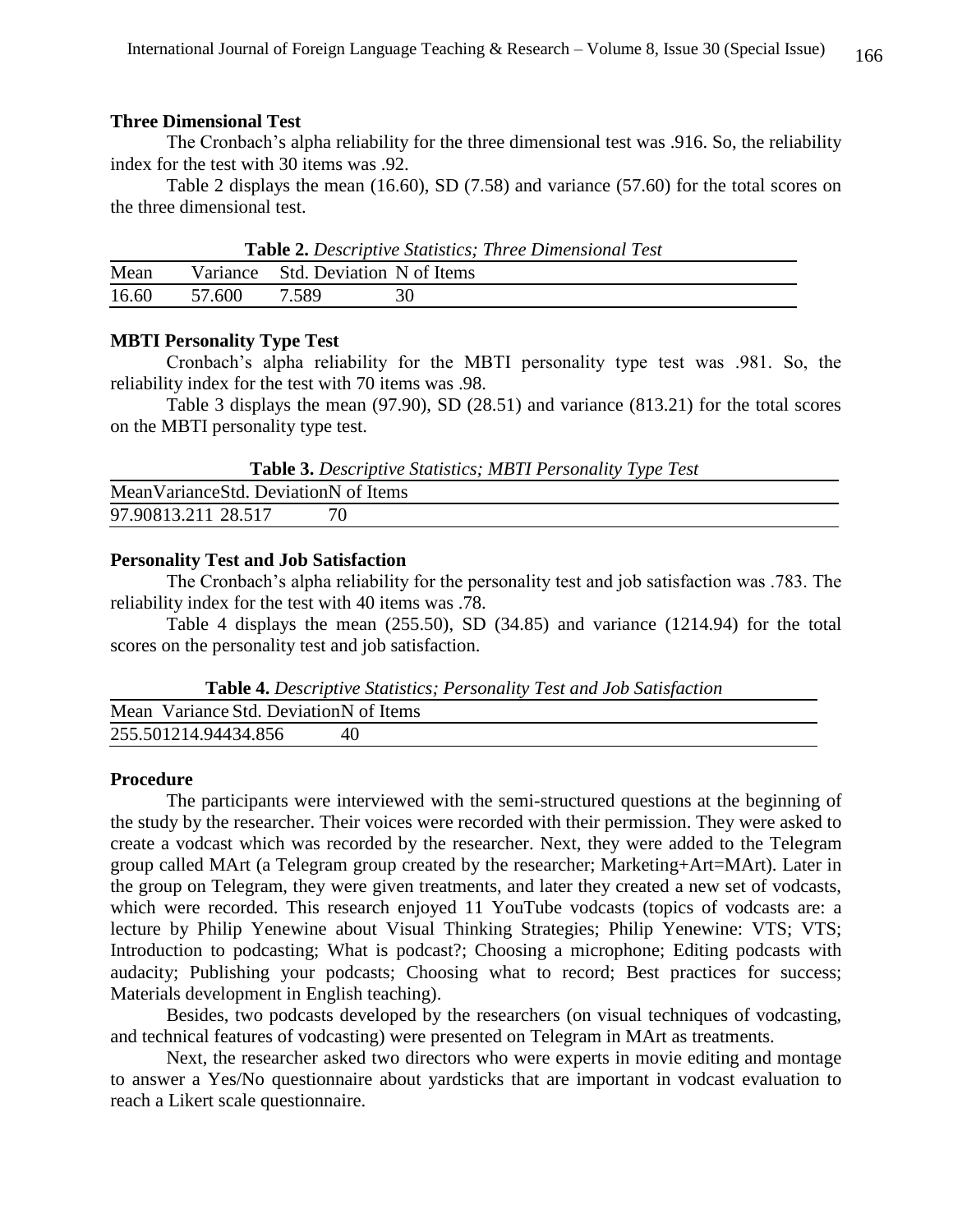The final stage was to ask two ELT professors to evaluate vodcasts of the participants based on the Likert scale questionnaire developed by the researchers.

#### **Design and Data Analysis Procedure**

This study employed mixed methods. In addition, as mentioned before, this study enjoyed the semi-structured interview that was later transcribed by the researcher; and then two PhD holder-raters who are experts in ELT education did the process of codification and coding. The independent-coder method was implemented, and systematic comparison of these two independent coding showed that there was 95% agreement between them.

In order to check the validity of four types of aforementioned tests a panel of experts were used, and the reliability of each was checked.

#### **Results**

The following information is extracted from Hashtroodi and Yazdani Moghaddam's table (2018, p. 4294) on the information derived from participants' interview:

a)80% of the participants believed in teachers as online materials;

b)80% of the participants have never used Visual Thinking Strategies in their teaching

c)And, 60% of them were digitally literate

# **Statistical Analysis of Quantitative Data**

The first research question of this study investigated the effects of VTS on vodcasting. The 'scientific' part of the questionnaire measures the probable effect of VTS on vodcasting. In order to compare the two ratings of the pre-vodcasts with post-vodcasts of the participants, Wilcoxon's Signed Rank test was run. The results indicated that the participants had a significantly higher median on the posttest of scientific features (Med =  $2.99$ ) than pretest (Med = 2.77) ( $Z = -2.49$ ,  $p < .05$ ) (Table 5).

| $Pod2SciFeatures -$<br>Pod1SciFeatures<br>$Med2 = 2.99 - Med1 = 2.77$ | Negative Ranks $2^j$ 1.50<br>Positive Ranks $8^k$ 6.50<br><b>Ties</b><br>Total | 10 | N Mean Rank Sum of Ranks Z<br>3.00<br>52.00 | $-2.497$ .013 |  |
|-----------------------------------------------------------------------|--------------------------------------------------------------------------------|----|---------------------------------------------|---------------|--|
| i. Pod2SciFeatures < Pod1SciFeatures                                  |                                                                                |    |                                             |               |  |
| k. Pod $2Sc$ i Features > Pod $1Sc$ i Features                        |                                                                                |    |                                             |               |  |
| 1. Pod $2Sc$ i Features = Pod $1Sc$ i Features                        |                                                                                |    |                                             |               |  |

**Table 5.** *Wilcoxon's Signed Rank Tests; First and Second Ratings of Scientific Features Factor*

## **Analysis of Qualitative Data**

The participants' answers about the concept of VTS and its relation with vodcasting are presented in the following section.

### **Data Derived from the Interviews**

P2 asserted that in order to implement VTS in vodcasting, one should use imagination and selection at the same time. He criticized the common attitude towards vodcasting, and mentioned that in the society "we don't have exhibition; we have inhibition which is the fear of being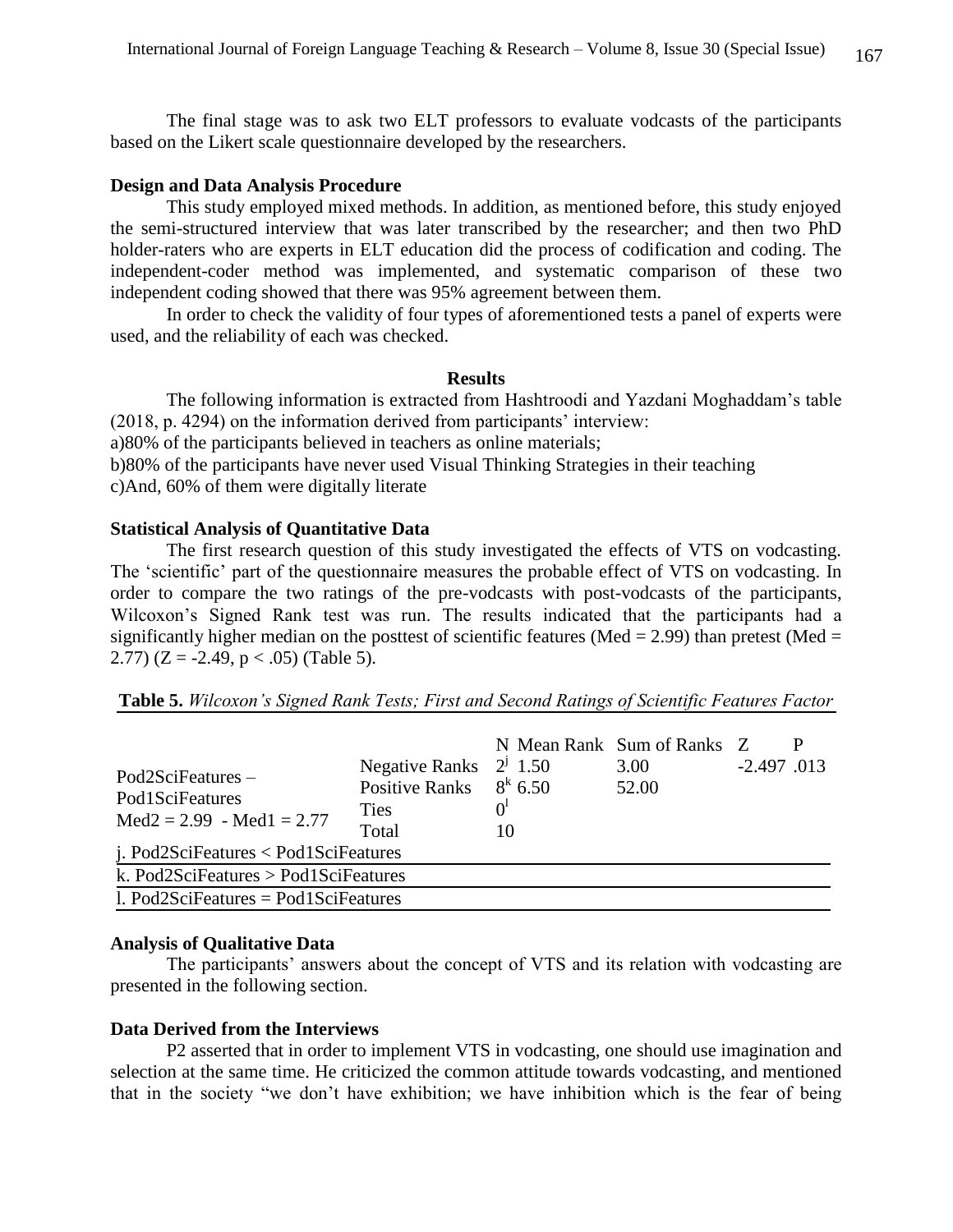understood by others. So, we look for being instantly praised by people". He continued that visual literacy that is the fundamental ingredient of VTS "is marginal, and it doesn't reach the stage of actualization". He emphasized on the change of one's perspective towards everything. He posed a question: "In order to discover the effect of VTS on vodcasts, one should use the reverse engineering by asking: 'What would happen if I have no visual thinking?'. The probable answer could be the decrease in the teaching attraction, and lack of dimension in teaching. In addition, the teaching could be linear. The teacher probably can't establish connection to his/her learners, because s/he doesn't take care of different learning styles".

In addition, P2 pinpointed that the most dynamic entity in the class is the effervescent mind of the teacher that can be transferred to the learners. Moreover, the vodcasts as online materials are alive (he exemplified it as phoenix), therefore they let their audiences to adapt and change them based on their needs, and visualization is like mercury, which is fluid. As the initial words of 'materials' shows, it is generative (mater=mother=productive and generative). Hence, he believed that VTS can lead to positive chaos in the vodcasts, and it can be resulted in the dynamic living, instead of effortful dying. He concluded, "we should add whatsoever is related to imagination and visualization to our teaching, such as literature, art, music, poems, theatre, and novels. Moreover, we should ask students to have tokens of them in their studies. Teacher is like an architecture who thinks, imagines, draws on papers, and transfers the sketches to the ground to build up".

The codes derived from P2's interview are as follows:

a)Metavisuality: to believe in anthology and epistemology at the same time; to believe that visualization is not only visual, but also meta-visual

b)Epistemologicality: to consider the truth (nature and ground of knowledge), and to experience it oneself; Gestalt; Phoenix; as in Yoga (mindful and mindless)

c)Heterocentricality: to believe in distracted attraction

d)Centrifugality: to believe in formless forms; formlessness; disintegration

P3 believed that VTS is a kind of masculine thinking, and he exemplified Einstein who could visualize everything. He considered himself a visual thinker, and he pointed out that he has always used dramatization in his teaching to check reading comprehension and take care of kinesthetic learners' styles, for example, he wants students to draw the plot or plan of the building based on the reading excerpts.

The codes derived from P3's interview are as follows:

a)Masculinity: VTS is gender-biased

b)Imaginativity: VTS is related to imagination

c)Dramaticality: VTS can be implemented in teaching by dramatization

d)Executability: VTS can be implemented in the class

e)Performativity: the teachers asks the learners to do the actions present in the reading class f)Kinestheticality: Different learning styles can be taken into consideration by dramatizing and using VTS, and it can take care of different learning styles of learners

P4 asserted that VTS is great, and he thought that it could be related to critical thinking. He put that "imagination is the substructure of visual thinking. Once I took part in a conference, and their moto was this sentence: 'Actively energizing my imagination'". He believed that if the concept of the lessons let him, he could be a visual thinker. He said, "my students told me that while I teach, the image of it comes into their mind". In addition, he pinpointed some linguistic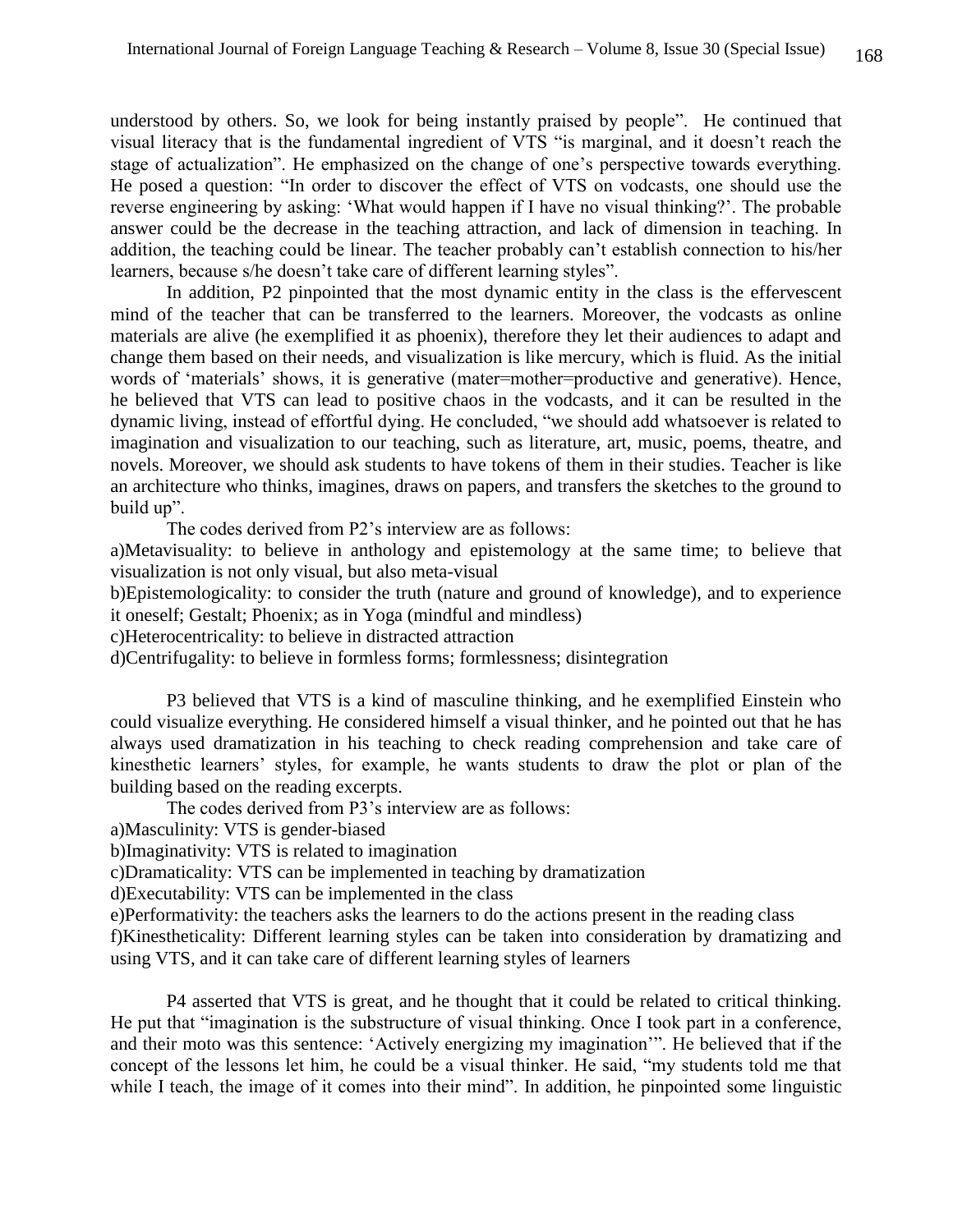elaboration on visualization. He claimed that visualization results in semiotics and it leads to imaginative picture. The visualization is necessary to connect to the purport.

The codes derived from P4's interview are as follows:

a)Imaginativity: If the teacher has visual thinking, and uses VTS, learners can imagine the lesson b)Objectification: to visualize teaching by means of mental pictures; to see both paradigmatic and syntagmatic axes in teaching and vodcasting

P5 implemented VTS in his teaching session, both in the classroom and online. He believed that VTS is using visualization in learning. He believed that VTS is useful for vodcasting. He pointed out that field trips to museums, galleries and concerts can improve visual literacy.

The code derived from P5's interview is as follows: a)Imaginativity: to use imagination in podcasting by means of VTS

P6 believed that VTS has its own reconstruction. Therefore, the teacher can reconstruct the lesson for the online learner with the help of VTS.

The code derived from P6's interview is as follows:

b)Reconstructivity: to reconceptualize and reconstruct the lesson in vodcasting for the viewer by means of VTS

P7 claimed that visual literacy could be defined as "disambiguation by way of logic". He pointed out that in teaching is it useful to use conceptualization.

The code derived from P7's interview is as follows:

c)Conceptuality: Visual literacy can be beneficial in online teaching to conceptualize lessons

P8 pointed out that VTS is useful in videos.

P9 asserted that using VTS could change the concepts on the mind of the learners into pictures. Moreover, she had used writing vodcasts (only visual, no auditory) in her Ph.D. dissertation.

P10 is a visual thinker based on her claims, and she visualizes in her teaching. She thought that VTS was to help words, even abstract ones, stay longer in the memory (Phlegmatic).

# **Research Question One**

# **Discussion and Conclusion**

Investigating the answer to the first question, the 'scientific features' part of the pre and post-vodcasting questionnaire were examined and compared, and the results of the second vodcasting (after receiving VTS treatments) were significantly higher than the first ones. In addition, the results of the interviews, which were analyzed and coded lead into some codes, such as metavisuality, epistemologicality, heterocentricality, centrifugality, masculinity, imaginativity, dramaticality, executability, performativity, kinestheticality, objectification, reconstructivity, and conceptuality.

The codes derived from the interview questions regarding VTS and its relation to vodcasting reveal that VTS is helpful to boost imagination, reconstruction and taking care of learners' styles, such as visual and kinesthetic style of learning. Therefore, the revelation this study made was that through implementing VTS in vodcasting, match what Oxford (2003) points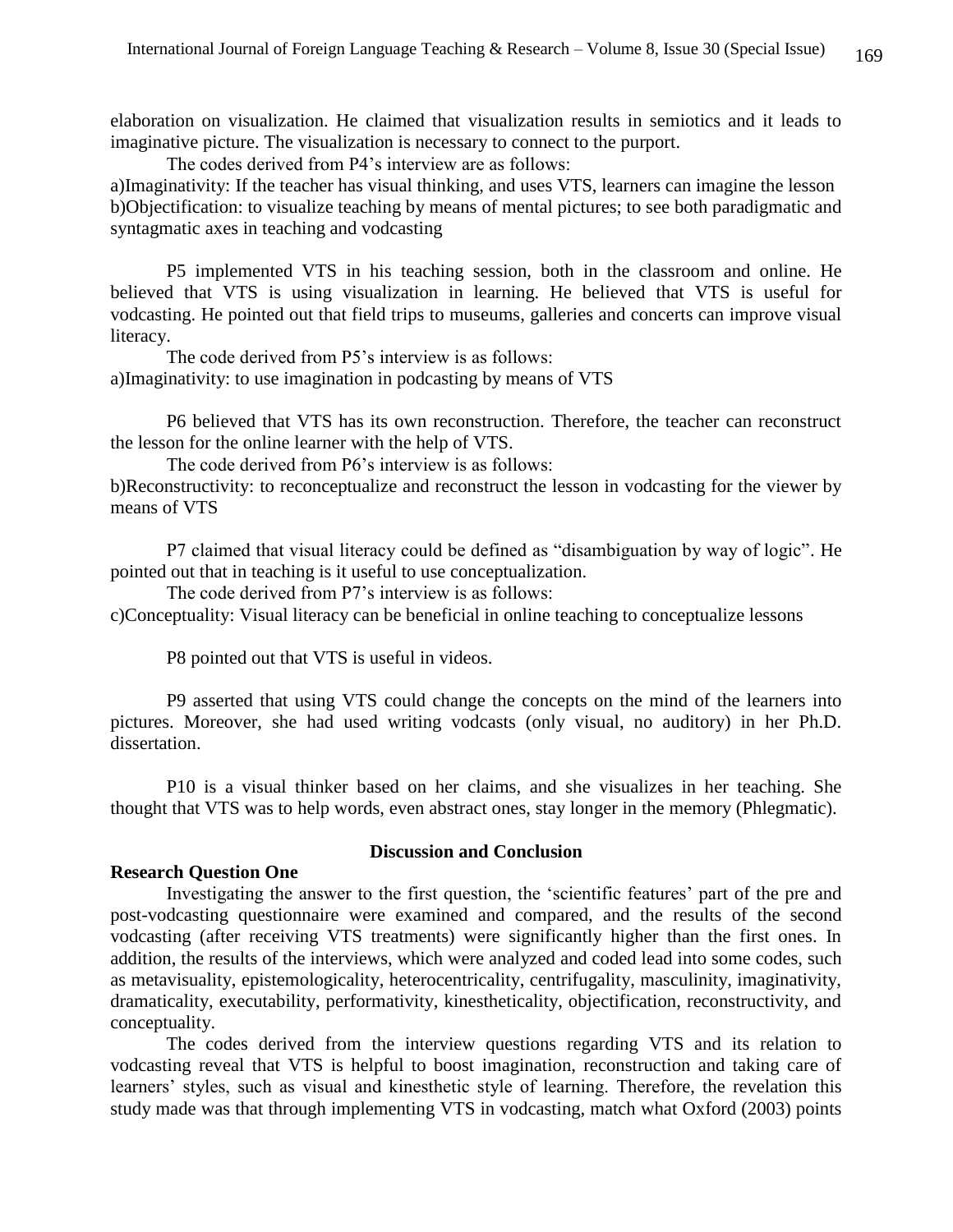out about language learning styles and strategies. She asserts that language learning styles and strategies are "among main factors that help determine how-and how well-our students learn a second or foreign language" (p.1).

Moreover, Reid (1987, cited in Oxford, 2003) points out that ELT students are different in their sensory preferences, and brings examples of certain cultures that differentially favoring the three different modalities for learning. He adds that Asian students are often highly visual, Korean students are the most visual, Hispanic students are frequently auditory, Japanese students are very nonauditory, and ESL students from a variety of cultures are tactile and kinesthetic in their sensory preferences.

The codes 'reconstructivity', 'conceptuality', and 'dramaticality' are in line with what Landorf (2006) claims. According to him, "VTS curriculum and teaching method uses art to help students think critically, listen attentively, communicate and collaborate" (p.28). The results of this study show that attentive listening and communication (subcategories of five parts of the questionnaire) have been enhanced in pod/vodcasting.

In this study, VTS probably helped teachers to become more visually literate, especially those participants who mentioned in their interviews that they had no visualization in the teaching by developing visual tasks. This supports the Herring's (1980, cited in Moore & Dwyer, 1994) definition of visual literacy, which is "the relationship of visual skills to instructional tasks" (p.103).

## **Statistical Analysis of Quantitative Data**

The second research question investigated whether the Activity Theory helps teachers develop online materials. The 'teachers' features or characteristics' parts of the questionnaire for vodcasts measure the probable effect of activity theory on online materials development.

For vodcasting the results of 'teachers' features or characteristics' part indicated that the participants had a significantly higher median on the posttest of teachers' characteristics (Med = 2.91) than pretest (Med = 2.72) ( $Z = -2.51$ ,  $p < .05$ ).

Moreover, in order to analyze the participants' characteristics in general, four types of tests were given to them. The reliability of them were computed and presented as follows.

### **Analysis of Qualitative Data**

The following table presents the detailed information of the participants and the personal data derived from interviews and the results of the four tests they took at the beginning of the study.

|   |          |          | <b>Table 0.</b> Detailed hypermation of the 1 articipants |  |          |      |         |
|---|----------|----------|-----------------------------------------------------------|--|----------|------|---------|
| P | Educatio |          | Academ Institute Area of 3-D                              |  | Person   | MBTI | Spatial |
|   | n        | 1C       | experien interest test                                    |  | ality    |      | recogni |
|   | /Degree  | experien | ce                                                        |  | test and |      | tion    |
|   |          | ce       |                                                           |  | job      |      | test    |
|   |          |          |                                                           |  | satisfac |      |         |
|   |          |          |                                                           |  | tion     |      |         |

**Table 6.** *Detailed Information of the Participants*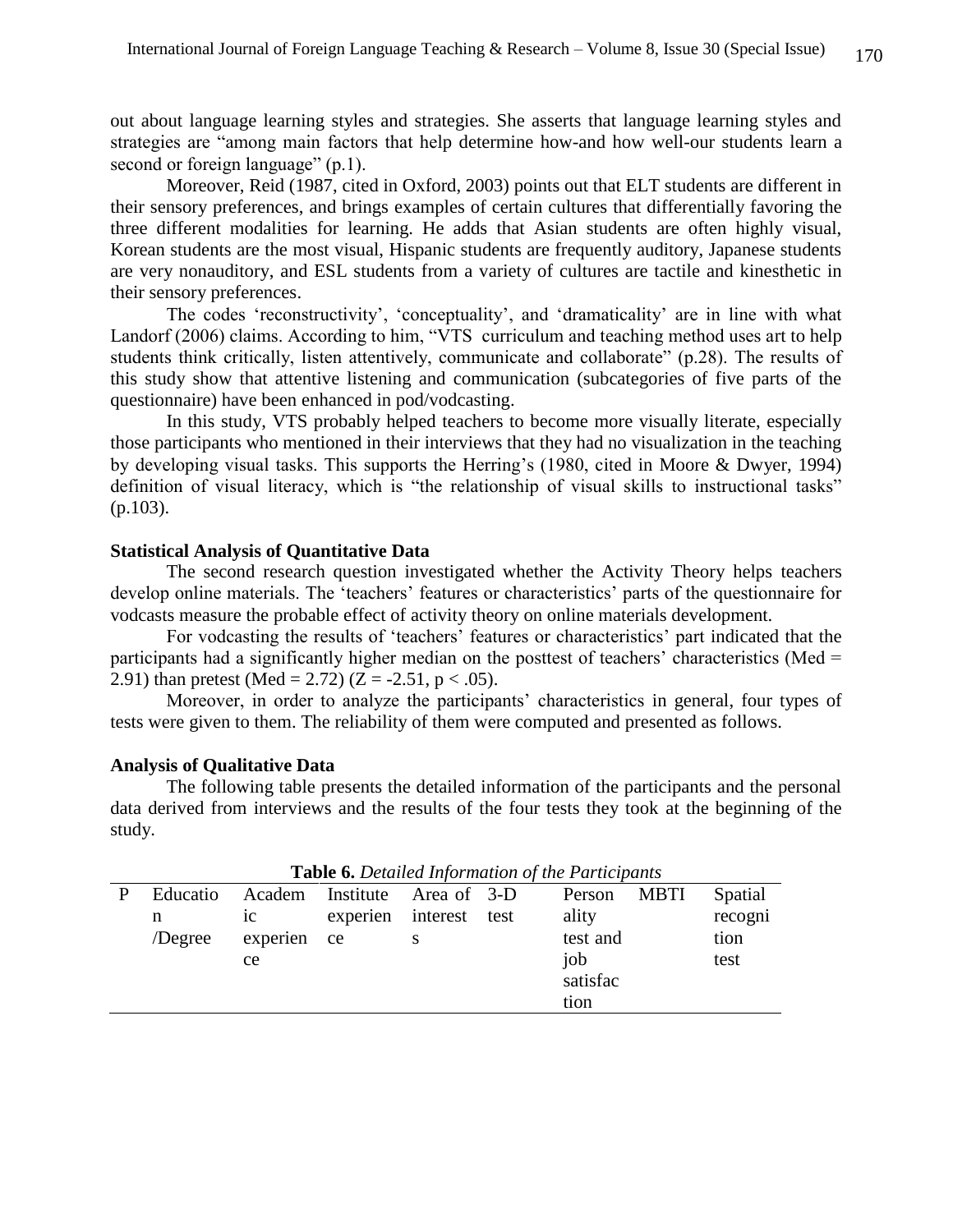| $\mathbf{1}$   | in<br>PhD<br>applied<br>linguistic<br>S         | 41 years   | 6 years  | Contras<br>tive<br>Analysi<br>S,<br>teachin<br>g<br>method<br>ology                                                             | <b>Below</b><br>average  | <b>IDAS</b> <sup>o</sup><br>Design<br>er | <b>ESTJ</b><br>The<br>guardia<br>$\mathbf n$ | average          |
|----------------|-------------------------------------------------|------------|----------|---------------------------------------------------------------------------------------------------------------------------------|--------------------------|------------------------------------------|----------------------------------------------|------------------|
| $\overline{2}$ | PhD<br>in<br>applied<br>linguistic<br>${\bf S}$ | 26 years   | 28 years | Product<br>ive<br>skills,<br>vocabu<br>lary,<br>practic<br>al<br>langua<br>ge<br>teachin<br>g,<br>reading<br>generic<br>courses | average                  | <b>IDAS</b> <sup>o</sup><br>Design<br>er | <b>INFP</b><br>The<br>idealist               | average          |
| 3              | in<br>PhD<br>applied<br>linguistic<br>${\bf S}$ | 19 years   | 10 years | Readin<br>g-based<br>courses<br>text-<br>based<br>courses<br>reading                                                            | Well<br>above<br>average | <b>IDPSo</b><br>Special<br>ist           | <b>ISFJ</b><br>The<br>nurture<br>r           | Above<br>average |
| 4              | PhD<br>in<br>applied<br>linguistic<br>${\bf S}$ | 17 years   | 6 years  | Linguis<br>tics,<br>translat<br>ion                                                                                             | Well<br>above<br>average | <b>FDPSo</b><br>Resear<br>cher           | <b>ENFP</b><br>The<br>inspirer               | Above<br>average |
| 5              | PhD<br>applied<br>linguistic<br>${\bf S}$       | in 5 years | 12 years | Genera<br>1<br>English<br>courses<br>freshm<br>en<br>courses<br>at B.A                                                          | Averag<br>e              | <b>ISpPSo</b><br>Wande<br>rer            | <b>INFP</b><br>The<br>idealist               | Averag<br>e      |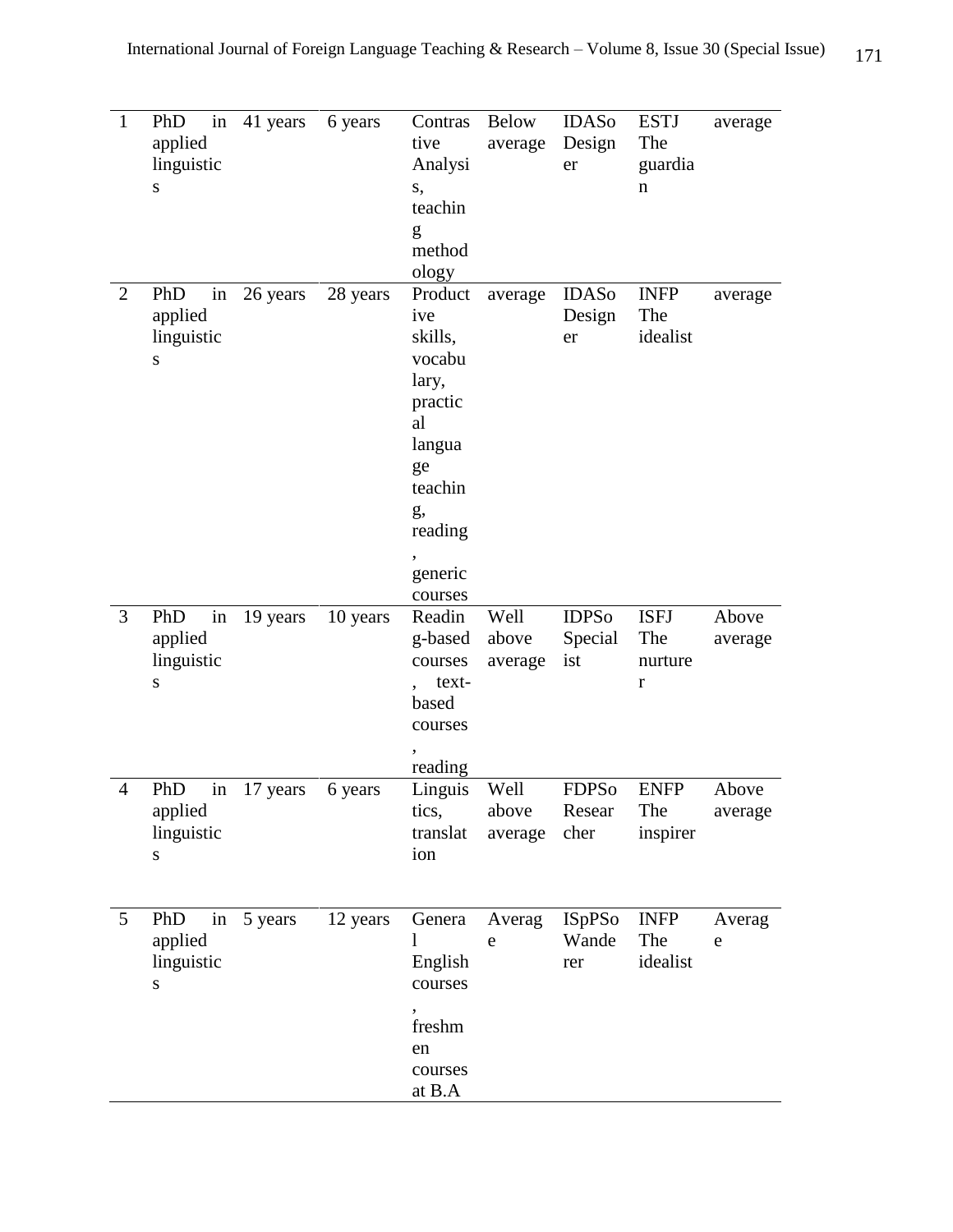| 6      | PhD<br>candidate<br>of<br>applied<br>linguistic<br>S | 4 years     | 9 years | SLA,<br>theorie<br>${\bf S}$                                                                                                                 | excepti<br>onal            | <b>ISpAS</b><br>$\overline{O}$<br>idealist | <b>ENFJ</b><br>The<br>giver                  | Above<br>average |
|--------|------------------------------------------------------|-------------|---------|----------------------------------------------------------------------------------------------------------------------------------------------|----------------------------|--------------------------------------------|----------------------------------------------|------------------|
| $\tau$ | PhD<br>in<br>applied<br>linguistic<br>${\bf S}$      | 5 years     | 4 years | Genera<br>L<br>English<br>courses<br>reading<br>materia<br>$\lg$<br>develo<br>pment,<br><b>ESP</b>                                           | excepti<br>onal            | <b>ISpAS</b><br>$\mathbf O$<br>idealist    | <b>ESFJ</b><br>The<br>caregiv<br>er          | Above<br>average |
| 8      | in<br>PhD<br>applied<br>linguistic<br>${\bf S}$      | 18 years    | 0 year  | Readin<br>g,<br>writing,<br>speakin<br>g,<br>listenin<br>g,<br>researc<br>h,<br>testing,<br>SLA,<br>first<br>langua<br>ge<br>acquisit<br>ion | excepti<br>onal            | FSpAG<br>Opport<br>unist                   | <b>ESTJ</b><br>The<br>guardia<br>$\mathbf n$ | Averag<br>e      |
| 9      | PhD<br>applied<br>linguistic<br>S                    | in 12 years | 3 years | ology,<br>practic<br>al<br>langua<br>ge<br>teachin<br>g,<br>reading                                                                          | Method Averag<br>${\rm e}$ | ISpPG<br>Colleag<br>ue                     | <b>ESFJ</b><br>The<br>caregiv<br>er          | Averag<br>e      |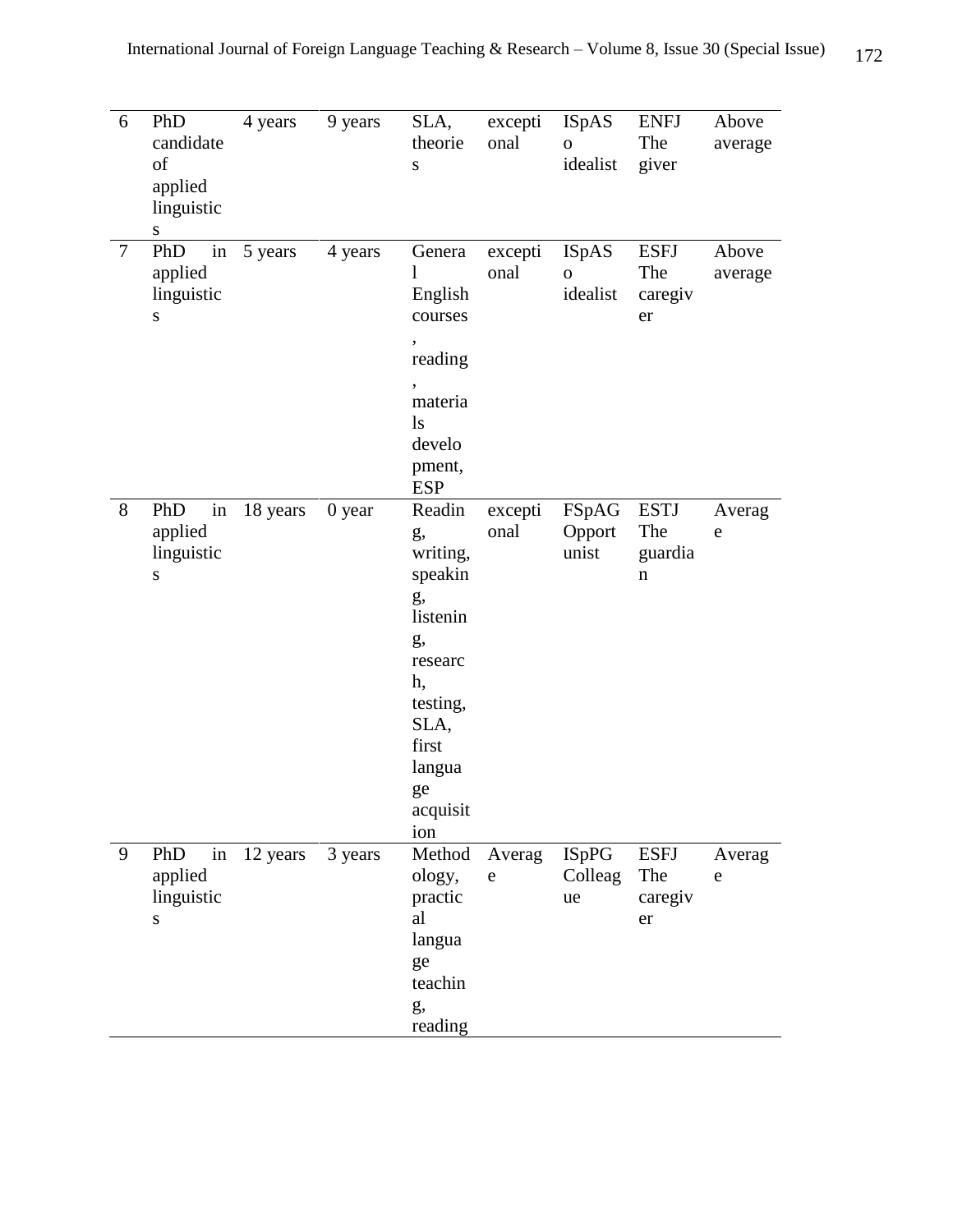|          | PhD        | 10 years | 4 years | Conver  | Well    | <b>IDAG</b> | <b>ESFJ</b> | Above   |
|----------|------------|----------|---------|---------|---------|-------------|-------------|---------|
| $\theta$ | candidate  |          |         | sation, | above   | coach       | The         | average |
|          | of         |          |         | CALT,   | average |             | caregiv     |         |
|          | applied    |          |         | vocabu  |         |             | er          |         |
|          | linguistic |          |         | lary,   |         |             |             |         |
|          | S          |          |         | idioms, |         |             |             |         |
|          |            |          |         | reading |         |             |             |         |

The 'teacher/presenter features/characteristics' part of vodcasting questionnaires measures the probable effect of activity theory on vodcasting. In order to compare the two ratings of the pre-vodcasts with post-vodcasts of the participants, Wilcoxon's Signed Rank test was run.

The results of the vodcasting questionnaire indicated that the participants had a significantly higher median on the posttest of teachers' features or characteristics (Med  $= 2.91$ ) than pretest (Med = 2.72) (Z = -2.51, p < .05).

# **Research Question Two**

According to Ellis (2008), Activity Theory was developed by Kharkovites, a Russian group of psychologists. Among them, Leontiev was well known. Lantolf (2000, cited in Ellis, 2008, p.535) points out that this theory "is a unified account of Vygotsky's original proposals on the nature and development of human behavior". Leontiev (1981, cited in Ellis, 2008) described that "people possess 'motives' that determine how they respond to a particular task", and Ellis (2008) adds that motives can fall in two groups of a) biologically determined (like the need to satisfy thirst, or hunger), and b) socially-constructed (the need to learn second language or continue education). Ellis concludes that "people with different motives will perform the same learning task in different ways" (p.535). This study, took into consideration Ellis' claim, and considered participants' motives in developing online materials in the form of pod/vodcasts.

Ellis (2008) asserts that in order to understand one's motives, activity system should be considered. Activity system is introduced by Engestrom (1993, cited in Ellis, 2008) and it consists of a) subjects, b) the object of the activity, and mediational means (material artefacts), c) the understood rules that govern that community, and d) the division of labor within the community setting. The results of the four types of the tests taken by the participants at the beginning of the study can be illustrated in the following triangle, inspired by Nunez's (2009) activity theory triangle. The researcher developed the following figure based on this research. Besides, all the participants could have this exclusive triangle for themselves. All the parts are the same, except 'subject' rectangle. For example, participant 1 is IDASo-Designer (based on the results of 'Personality Test and Job Satisfaction', and ESTJ-The Guardian (based on the results of the 'MBTI' test).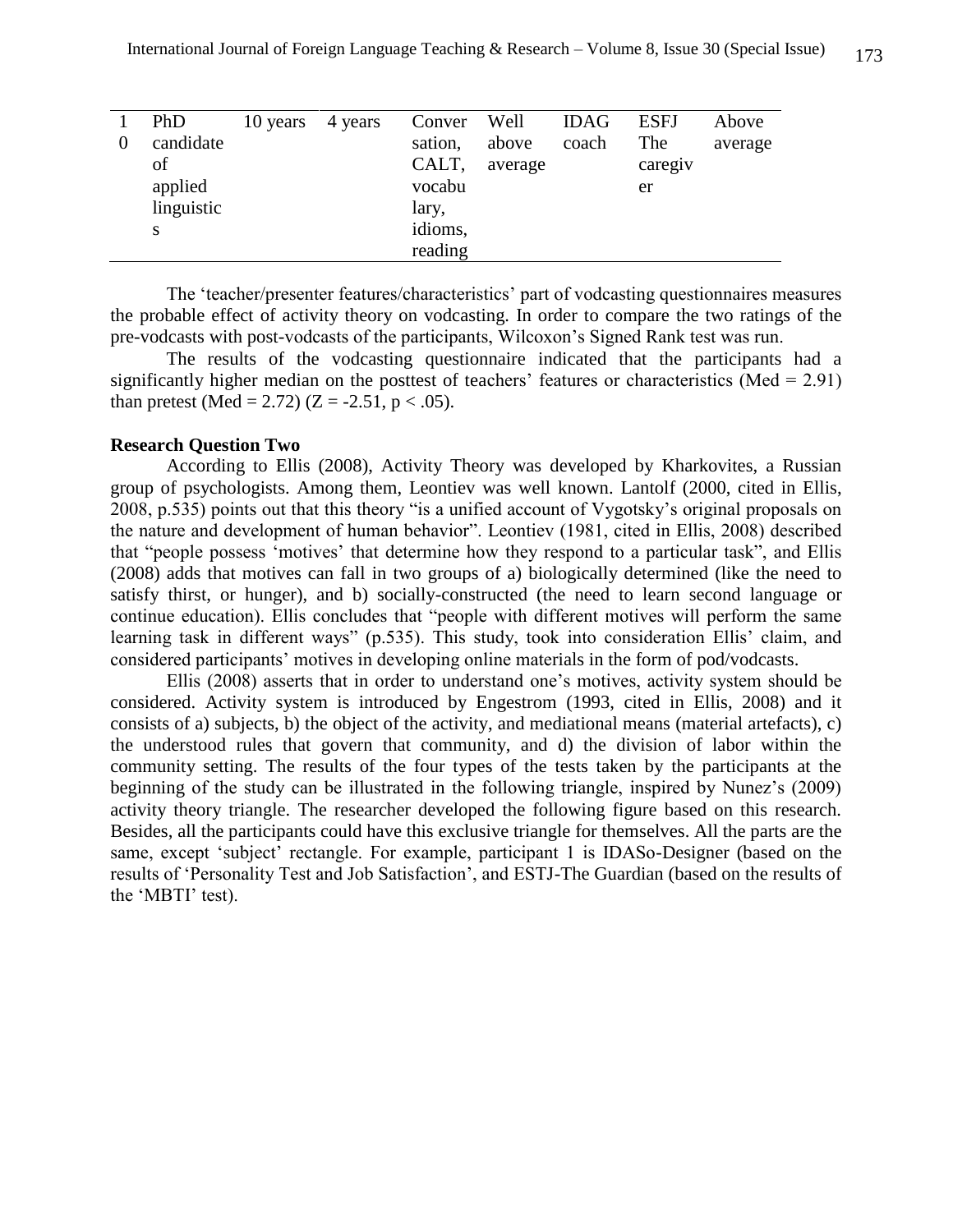

**Figure 8.** *Activity System of the online materials developers (vodcasts) based on AALL (Inspired by Nunez's (2009) Activity Theory Triangle)*

Web 2.0 can be classified into five categories according to Constantinides and Fountain (2008) as a) blogs, b) social networks, c) (content) communities, d) forums/bulleting boards, and e) content aggregators. They believe that blogs (web logs) are online journals that are often combine with podcasts, that is digital audio or video that can be streamed or downloaded to portable devices. They claim that the Web 2.0 is considered a new step in the evaluation process of the Internet as marketing environment. Besides, many studies show that young consumers have already chosen the online social media as an integral part of their life. Therefore, online materials development in general and vodcasting in specific can help learners to implement technology in order to learn the second language.

Vodcasting considering VTS and Activity theory can result in the production and presentation of series of effective educational online materials developed by ELT teachers. Therefore, such vodcasting can be beneficial for two types of models in technology environments. Bring Your Device (BYOL) encourages students their own devices pre-approved by their institution, while Bring Your Own Technology (BYOT) lifts up any limitations on a gamut of web-enabled gadgets students can exploit in their educational endeavors. (Dudeney, Hockly and Pegrum, 2013)

In this case, teachers as materials developers can introduce their developed vodcasts in the classroom, show them to their learners, and create a blended-learning atmosphere based on their personal characteristics (biological and social motives), and VTS.

Not all teachers can produce vodcasts. It would be time and cost-effective, if educational systems recognize talented and educated ELT teachers, and provide much more opportunities for them to deal with ELT vodcasting. Besides, mainly ELT teachers face some difficulties in developing online materials, especially vodcasts. Activity Theory along with personality type tests can help EFL teachers to develop online materials by recognizing their unique motives, and characteristics to recognize and overcome their mental barriers and fears they face before, while and after developing vodcasts.

Moreover, VTS is beneficial, because EFL teachers can produce more abstract and interactive tasks for their online audience, since their strategies help teachers become visually literate. Furthermore, in the interviews, participants could relate online materials development to some SLA theories, such as socio-cultural theory, cognitivism, Desuggestopedia, constructivism,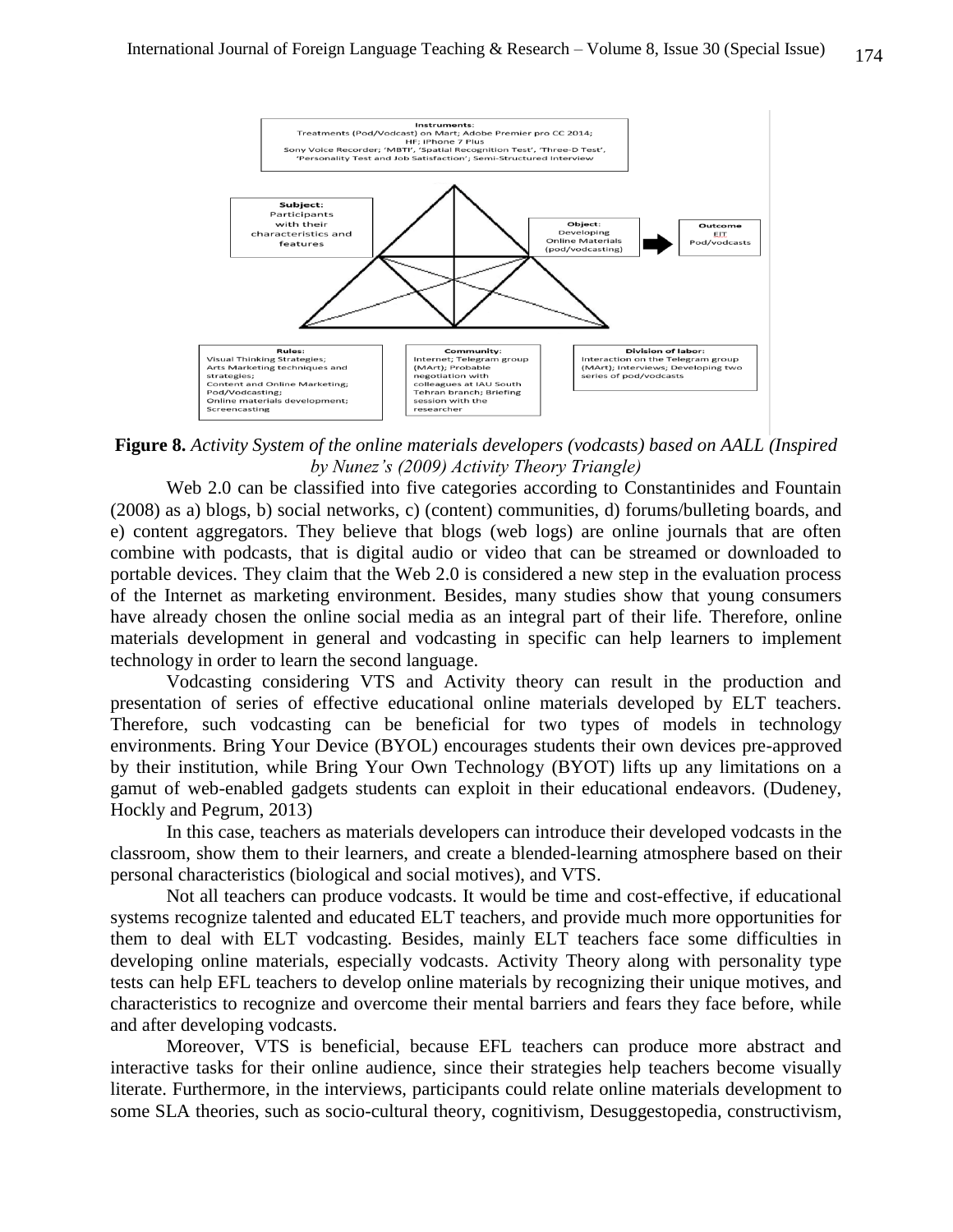teachability/learnability and humanism. The participants provided some characteristics for practical and useful online materials. The Figure 9 illustrates the factors.



**Figure 9.** *Participants' perspectives towards practical and useful online materials (Adapted from Hashtroodi and Yazdanimoghaddam, 2018, p.4296)*

Moreover, both interested learners and teachers can conduct research on ELT podcasting and screencasting. In addition, they can apply other SLA theories rather than Activity theory, and analyze other effective elements of teachers in developing podcasts. Besides, teachers as online materials developers can conduct research in the following area: 'augmented realities and language teaching through vodcasting'. Furthermore, this study was conducted with a limited number of Iranian university professors, interested researchers can change the number of participants, their nationalities, and investigate more characteristics and motives.

#### **References**

Allen, B. (2006). Podcasting in education: An intellectual biography. Retrieved in November 2018 from http://education.transbat.com/courses/eme6405/IntelBioFinalPaper.pdf

Barrett, J. (2009). *Aptitude, personality and motivation tests: Analyse your talents and personality, and plan your careers.* London: Kogan Page.

Basal, A. (2013). ELT teachers as online materials developers. *The Online Journal of Distance Education E-learning, 1*(2), 8-12.

Brown, J. D. (2004). Research methods for applied linguistics: Scope, characteristics, and standards. In A. Davies & C. Elder (Eds.), *The handbook of applied linguistics* (pp. 476-500). Oxford: Blackwell Publishing.

Dornyei, Z. (2007). *Research methods in applied linguistics.* Oxford: OUP.

Dudeney, G., Hockly, N., & Pegrum, M. (2013). *Digital literacies: Research and resources in language teaching.* Edinburgh: Pearson Education Limited.

Constantinides, E., & Fountain, S. J. (2008). Web 2.0: Conceptual foundations and marketing.*Journal of Direct, Data and Digital Marketing Practice, 9*(3), 231-244. Retrieved January 2019 from https://link.springer.com/article/10.1057/palgrave.dddmp.4350098

Ellis, R. (2008). *The study of second language acquisition* (2<sup>nd</sup> ed.). Oxford: OUP.

Gass, S. M., & Selinker, L. (2008). *Second language acquisition: An introductory course*   $(3<sup>rd</sup>$  ed.). New York: Taylor & Francis.

Gilster, P. (1997). *An excerpt from digital literacy.* USA: John Wiley & sons, Inc.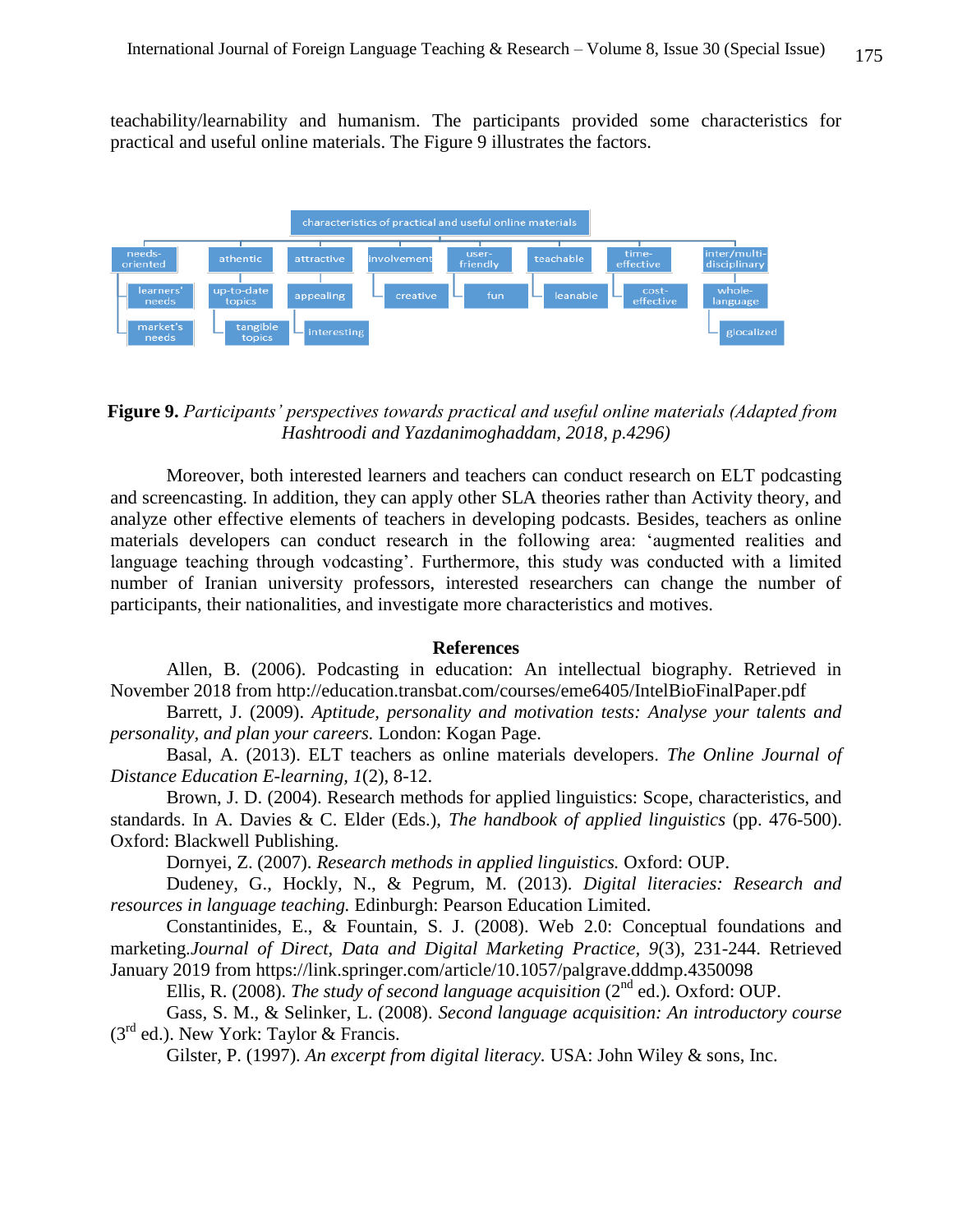Gkatzidou, S., & Pearson, E. (2007). Vodcasting: A case study in adaptability to meet learners' needs and preferences. Retrieved in October 2018 from http://citeseerx.ist.psu.edu /viewdoc /download?doi:10.1.1.110.1553&rep=rep1&type=pdf

Hashtroodi, P., & Yazdani Moghaddam, M. (2018). Investigating application of visual thinking strategies in developing audio and visual online materials by non-native EFL teachers: Investigating art assisted language learning (AALL) and arts marketing. Paper presented at  $12<sup>th</sup>$ International Technology, Education and Development Conference. *INTED Conference,* (pp. 4289-4297). Valencia.

Kuzminsky, T. V. (2008). Interactive whiteboard technology within the kindergarten visual arts classroom. Unpublished theses. Georgia State University. Retrieved January 2015, from http://scholarworks.gsu.edu/cgi/viewcontent.cgi?article=1020&context=art\_design\_theses

Landorf, H. (2006). Perspective on teaching: What's going on in this picture? Visual thinking strategies and adult learning. *New Horizons in Adult Education and Human Resource Development 20*(4). 28-32. Retrieved January 2019 from https: //files. eric.ed. gov/fulltext /EJ983809.pdf

Larsen-Freeman, D., & Anderson, M. (2011). *Techniques & principles in language teaching* (3<sup>rd</sup> ed.). Oxford: OUP.

Manning, S., & Johnson, K. E. (2011). *The technology tool belt for teaching.* San Francisco: John Wiley & Sons, Inc.

McGregor, D. (2007). *Developing thinking developing learning: A guide to thinking skills in education.* New York: Open University Press.

McKinney, D., Dyke, J. L., & Luber, E. S. (2009). ITunes University and classroom: Can podcasts replace professors? *Computers & Education, 52* (pp. 617-623). doi:10. 1016 /j .compedu .2008.11.004

Moore, D. M., & Dwyer, F. M. (Eds.) (1994). *Visual literacy: A spectrum of visual learning.* New Jersey: Educational Technology Publications, Inc.

Nunan, D. (1998). *Syllabus design.* Oxford: OUP.

Nunez, I. (2009). Critical review: Activity theory and utilization of the activity system according to the mathematics educational community [Special issue]. *Educate,* 750.

Oliver, M., Roberts, G. Beetham, H., Ingraham, B., Dyke, M., Levy, P. (2007). Knowledge, Society and perspectives on learning technology. In G. Conole & M. Oliver (Eds), *Contemporary perspectives in e-learning research: Themes, Methods and impact on practice,*  (pp. 21-37). New York: Routledge.

Oxford, R. L. (2003). Language learning styles and strategies: An overview. Retrieved January 2019from http://www.videa.ca/wp-content/uploads/2015/08/LANGUAGE-LEARNING-STYLES-AND-STRATEGIES1.pdf

Stambler, L. G. (2013). *Digital literacy: Literacies for the digital age to teach in the K-12 classroom.* Yale University. Statistics Canada. (2005). *International adult literacy and skills survey.* Retrieved from http://www.statcan.ca/Daily/English/051109/d051109a.htm

Talbot, C. (2007). *Studying at a distance: A guide for students* (2<sup>nd</sup> ed.). New York: McGraw-Hill Education (Open University Press)

Theodoraki, X., & Plakitsi, K. (2013). University science teaching programs: What's new in lab activities from a CHAT context? The case of magnetism. In K. Plakitsi (Ed.), *Activity theory informed and informal science education* (pp. 159-196). Rotterdam: Sense Publishers.

Usun, S., &Komur, S. (2012). The marketing Strategies and applications of English language teaching (ELT) programs via distance education. In (not given), *Emarketing: Concepts, methodologies, tools and applications (2012)* (pp. 1332-1353).